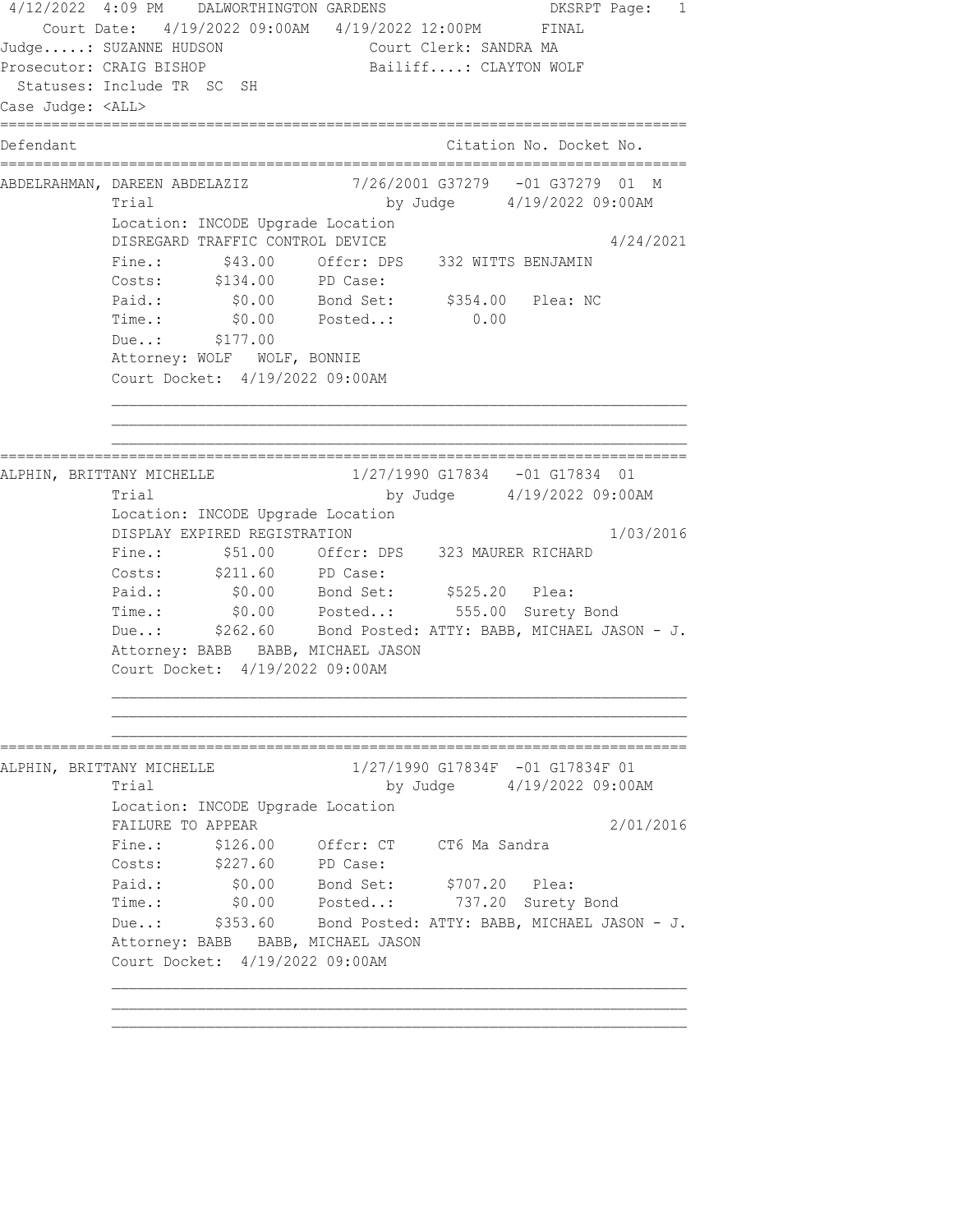4/12/2022 4:09 PM DALWORTHINGTON GARDENS DESRPT Page: 2 Court Date: 4/19/2022 09:00AM 4/19/2022 12:00PM FINAL ================================================================================ Defendant Citation No. Docket No. ================================================================================ BATREDDI, SRI RAGHU 6/26/1999 G40623 -01 G40623 01 U Trial by Judge  $4/19/2022$  09:00AM Location: INCODE Upgrade Location SPEEDING 73 MPH in a 45 MPH zone 1/30/2022 Fine.: \$140.00 Offcr: DPS 332 WITTS BENJAMIN Costs: \$134.00 PD Case: Paid.: \$0.00 Bond Set: \$548.00 Plea: Time.: \$0.00 Posted..: 0.00 Due..: \$274.00 Attorney: WOLF WOLF, BONNIE Court Docket: 4/19/2022 09:00AM ================================================================================ BOLDEN, TAMIKA S 10/07/1978 133940 -01 133940 01 Trial by Judge 4/19/2022 09:00AM Location: INCODE Upgrade Location PARENT/GUARDIAN PERMIT UNLICENSED DRIVER 1/31/2013 Fine.: \$73.00 Offcr: DPS 873 ROTERT JOHN Costs: \$323.50 PD Case: Paid.: \$0.00 Bond Set: \$793.00 Plea: NC Time.: \$0.00 Posted..: 871.00 Surety Bond Due..: \$396.50 Bond Posted: ATTY: LACY, TIMOTHY - LONDON & Attorney: LACY LACY, TIMOTHY JR Court Docket: 4/19/2022 09:00AM ================================================================================ BOLDEN, TAMIKA S 10/07/1978 133940V -01 133940V 01 Trial by Judge 4/19/2022 09:00AM Location: INCODE Upgrade Location VIOLATE PROMISE TO APPEAR 2/28/2013 Fine.: \$73.00 Offcr: CT CT6 Ma Sandra Costs: \$317.00 PD Case: Paid.: \$0.00 Bond Set: \$780.00 Plea: NC Time.: \$0.00 Posted..: 832.00 Surety Bond Due..: \$390.00 Bond Posted: ATTY: LACY, TIMOTHY - LONDON & Attorney: LACY LACY, TIMOTHY JR Court Docket: 4/19/2022 09:00AM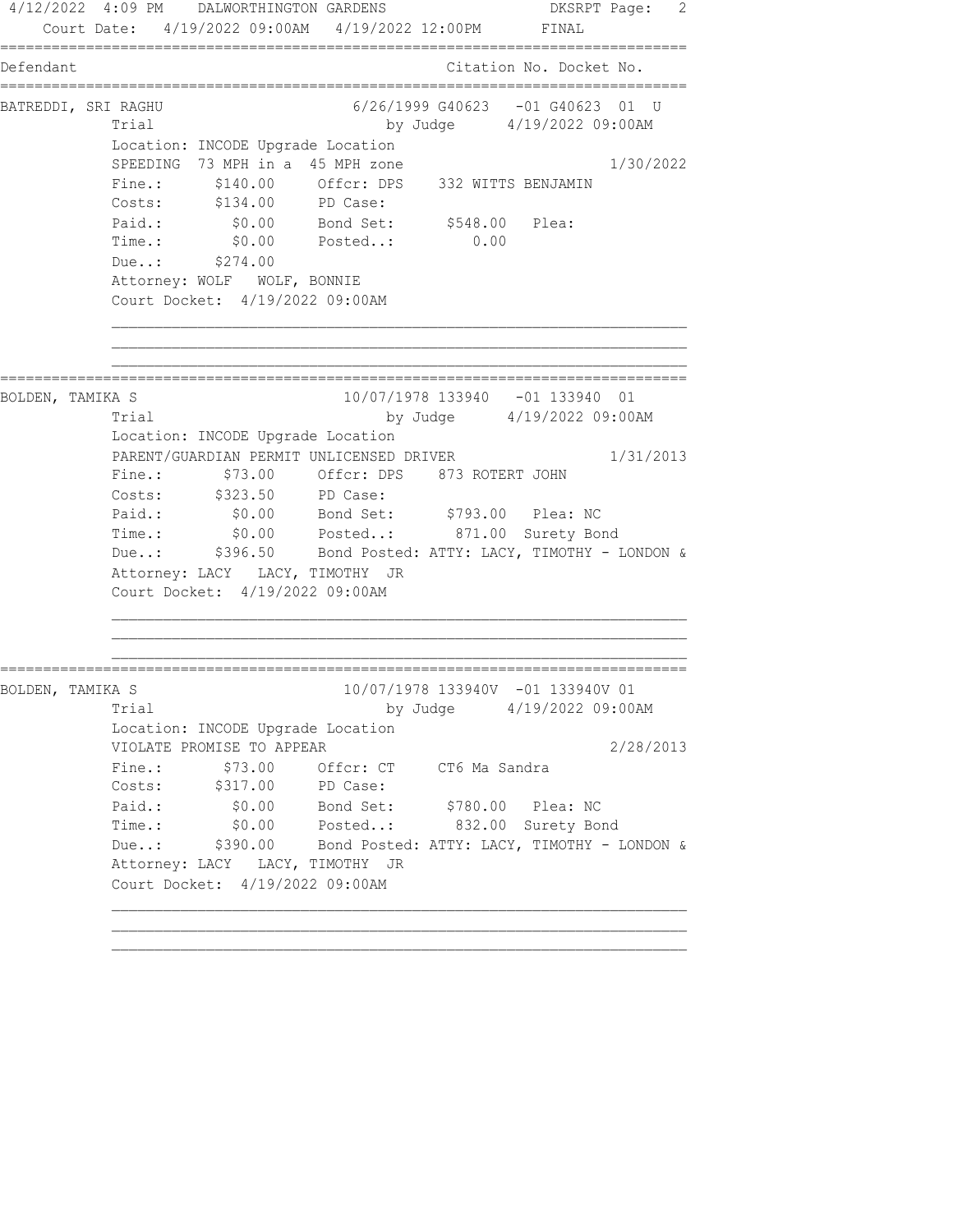4/12/2022 4:09 PM DALWORTHINGTON GARDENS DKSRPT Page: 3 Court Date: 4/19/2022 09:00AM 4/19/2022 12:00PM FINAL ================================================================================ Defendant Citation No. Docket No. ================================================================================ CACERES, JULIAN DANILO 1/19/1977 G20851 -02 G20851 02 Trial by Judge 4/19/2022 09:00AM Location: INCODE Upgrade Location FAIL TO MAINTAIN FINANCIAL RESPONSIBLITY 5TH  $10/29/2016$ Fine.: \$676.00 Offcr: DPS 302 FIKE WILLIAM Costs: \$449.10 PD Case: Paid.: \$900.00 Bond Set: \$450.20 Plea: NC Time.: \$0.00 Posted..: 650.20 Surety Bond Due..: \$225.10 Bond Posted: ATTY: HORTON, CHASE - LAW OFFI Attorney: HORT HORTON, CHASE Court Docket: 4/19/2022 09:00AM ================================================================================ CACERES, JULIAN DANILO 1/19/1977 G20851F -01 G20851F 01 Trial by Judge 4/19/2022 09:00AM Location: INCODE Upgrade Location FAILURE TO APPEAR 11/28/2016 Fine.: \$126.00 Offcr: CT CT6 Ma Sandra Costs: \$277.60 PD Case: Paid.: \$0.00 Bond Set: \$807.20 Plea: NC Time.: \$0.00 Posted..: 807.20 Surety Bond Due..: \$403.60 Bond Posted: ATTY: HORTON, CHASE - LAW OFFI Attorney: HORT HORTON, CHASE Court Docket: 4/19/2022 09:00AM ================================================================================ DANCER, MATTHEW AARON 7/02/1973 G21547 -02 G21547 02 Trial by Judge 4/19/2022 09:00AM Location: INCODE Upgrade Location DRIVING WHILE LICENSE INVALID 1/20/2017 Fine.: \$226.00 Offcr: DPS 302 FIKE WILLIAM Costs: \$419.10 PD Case: Paid.: \$272.40 Bond Set: \$145.40 Plea: NC Time.: \$300.00 Posted..: 1,054.00 Surety Bond Due..: \$72.70 Bond Posted: ATTY: HORTON, CHASE - LAW OFFI Attorney: HORT HORTON, CHASE Court Docket: 4/19/2022 09:00AM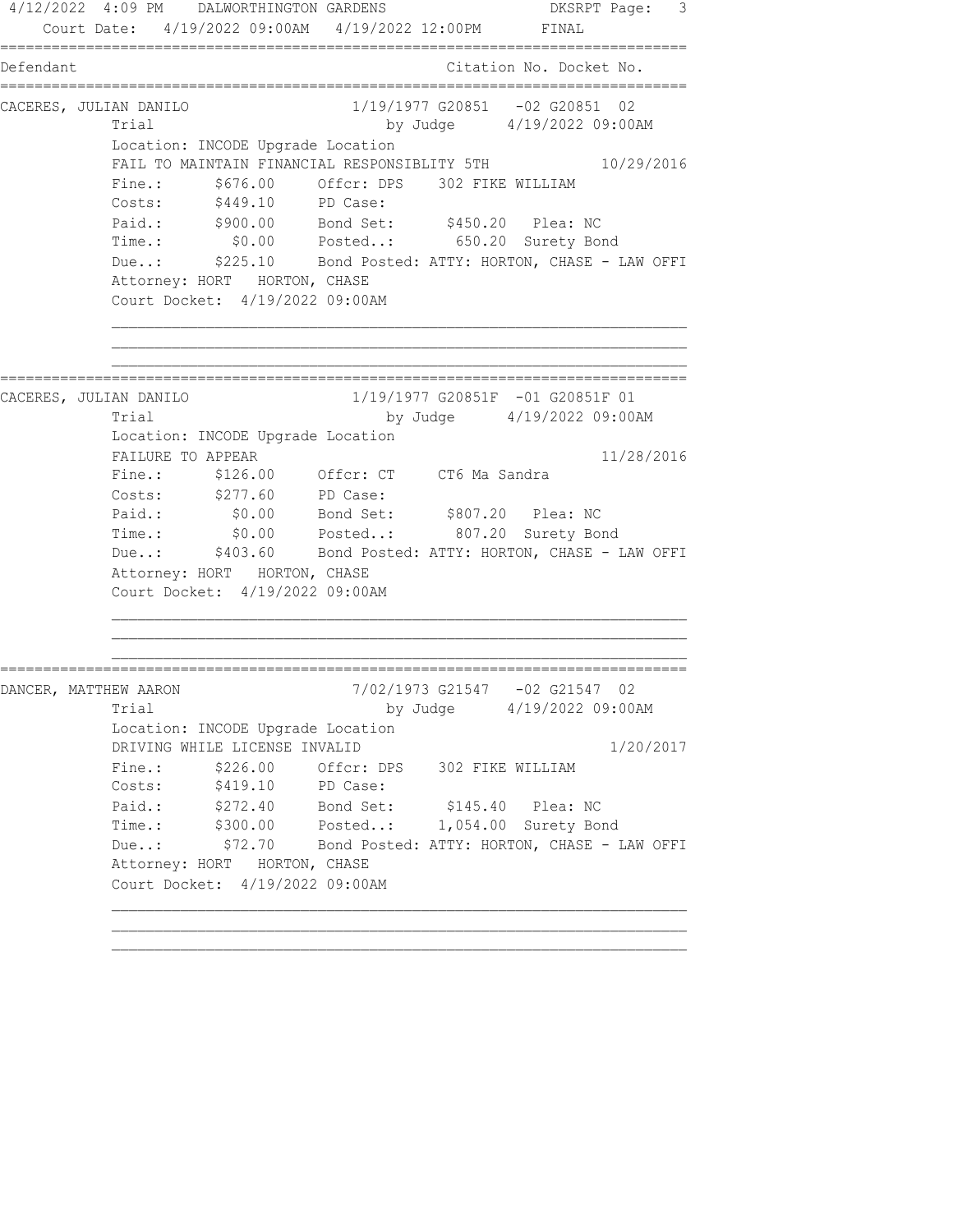4/12/2022 4:09 PM DALWORTHINGTON GARDENS DESRPT Page: 4 Court Date: 4/19/2022 09:00AM 4/19/2022 12:00PM FINAL ================================================================================ Defendant Citation No. Docket No. ================================================================================ DANCER, MATTHEW AARON 7/02/1973 G21547 -03 G21547 03 Trial by Judge 4/19/2022 09:00AM Location: INCODE Upgrade Location FAIL TO MAINTAIN FINANCIAL RESPONSIBILTY-2  $1/20/2017$ Fine.:  $$376.00$  Offcr: DPS 302 FIKE WILLIAM Costs: \$464.10 PD Case: Paid.: \$0.00 Bond Set: \$1,080.20 Plea: NC Time.: \$300.00 Posted..: 377.00 Surety Bond Due..: \$540.10 Bond Posted: ATTY: HORTON, CHASE - LAW OFFI Attorney: HORT HORTON, CHASE Court Docket: 4/19/2022 09:00AM ================================================================================ DANCER, MATTHEW AARON 7/02/1973 G21547F -01 G21547F 01 Trial by Judge 4/19/2022 09:00AM Location: INCODE Upgrade Location FAILURE TO APPEAR 2/17/2017 Fine.: \$126.00 Offcr: CT CT6 Ma Sandra Costs: \$382.60 PD Case: Paid.: \$0.00 Bond Set: \$417.20 Plea: NC Time.: \$300.00 Posted..: 544.00 Surety Bond Due..: \$208.60 Bond Posted: ATTY: HORTON, CHASE - LAW OFFI Attorney: HORT HORTON, CHASE Court Docket: 4/19/2022 09:00AM ================================================================================ DIAZ, MARIA LORETA 1/10/1975 G40233 -01 G40233 01 Trial by Judge 4/19/2022 09:00AM Location: INCODE Upgrade Location DISPLAY EXPIRED REGISTRATION 1/08/2022 Fine.:  $$51.00$  Offcr: DPS 344 RYAN SHELBY Costs: \$81.00 PD Case: Paid.: \$0.00 Bond Set: \$264.00 Plea: Time.: \$0.00 Posted..: 0.00 Due..: \$132.00 Attorney: WOLF WOLF, BONNIE Court Docket: 4/19/2022 09:00AM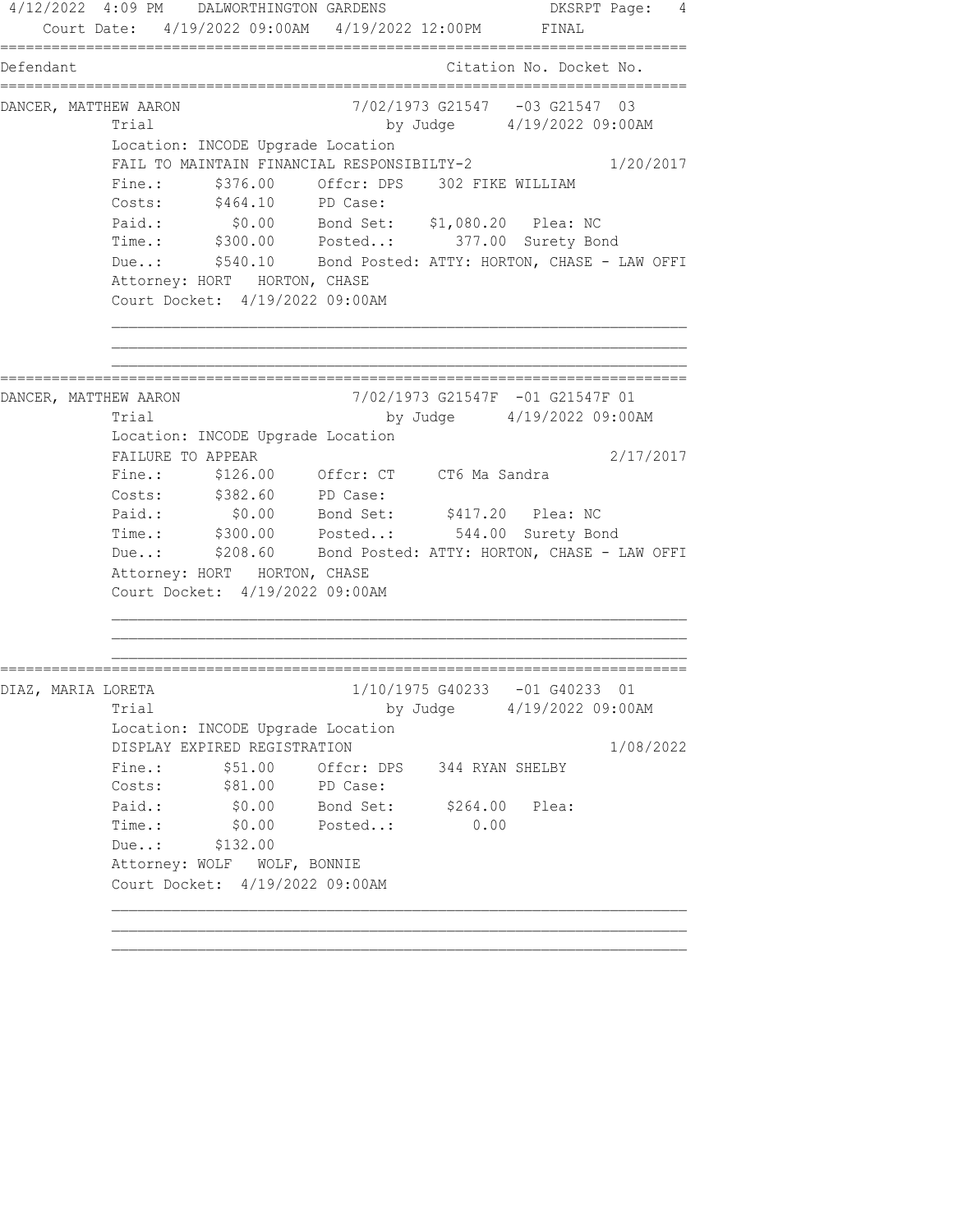4/12/2022 4:09 PM DALWORTHINGTON GARDENS DKSRPT Page: 5 Court Date: 4/19/2022 09:00AM 4/19/2022 12:00PM FINAL ================================================================================ Defendant Citation No. Docket No. ================================================================================ DIAZ, MARIA LORETA 1/10/1975 G40233 -02 G40233 02 Trial by Judge 4/19/2022 09:00AM Location: INCODE Upgrade Location SPEEDING 55 MPH in a 40 MPH zone 1/08/2022 Fine.:  $$75.00$  Offcr: DPS 344 RYAN SHELBY Costs: \$134.00 PD Case: Paid.: \$0.00 Bond Set: \$418.00 Plea: Time.: \$0.00 Posted..: 0.00 Due..: \$209.00 Attorney: WOLF WOLF, BONNIE Court Docket: 4/19/2022 09:00AM ================================================================================ DODD, BARRY ALLEN 4/07/1969 G35458 -01 G35458 01 Trial by Judge 4/19/2022 09:00AM Location: INCODE Upgrade Location DISREGARD NO LEFT TURN SIGN 6/30/2020 Fine.: \$50.00 Offcr: DPS 872 BEDFORD SCOTT Costs: \$185.30 PD Case: Paid.: \$0.00 Bond Set: \$470.60 Plea: Time.: \$0.00 Posted..: 470.60 Surety Bond Due..: \$235.30 Bond Posted: ATTY: WOLF, BONNIE - LAW OFFIC Attorney: WOLF WOLF, BONNIE Court Docket: 4/19/2022 09:00AM ================================================================================ FLORES, DAVID 11/18/1995 G20984 -01 G20984 01 U Trial by Judge  $4/19/2022$  09:00AM Location: INCODE Upgrade Location DRIVING WHILE LICENSE INVALID 12/10/2016 Fine.:  $$226.00$  Offcr: DPS 302 FIKE WILLIAM Costs: \$264.10 PD Case: Paid.: \$0.00 Bond Set: \$980.20 Plea: Time.: \$0.00 Posted..: 980.20 Surety Bond Due..: \$490.10 Bond Posted: ATTY: HORTON, CHASE - LAW OFFI Attorney: HORT HORTON, CHASE Court Docket: 4/19/2022 09:00AM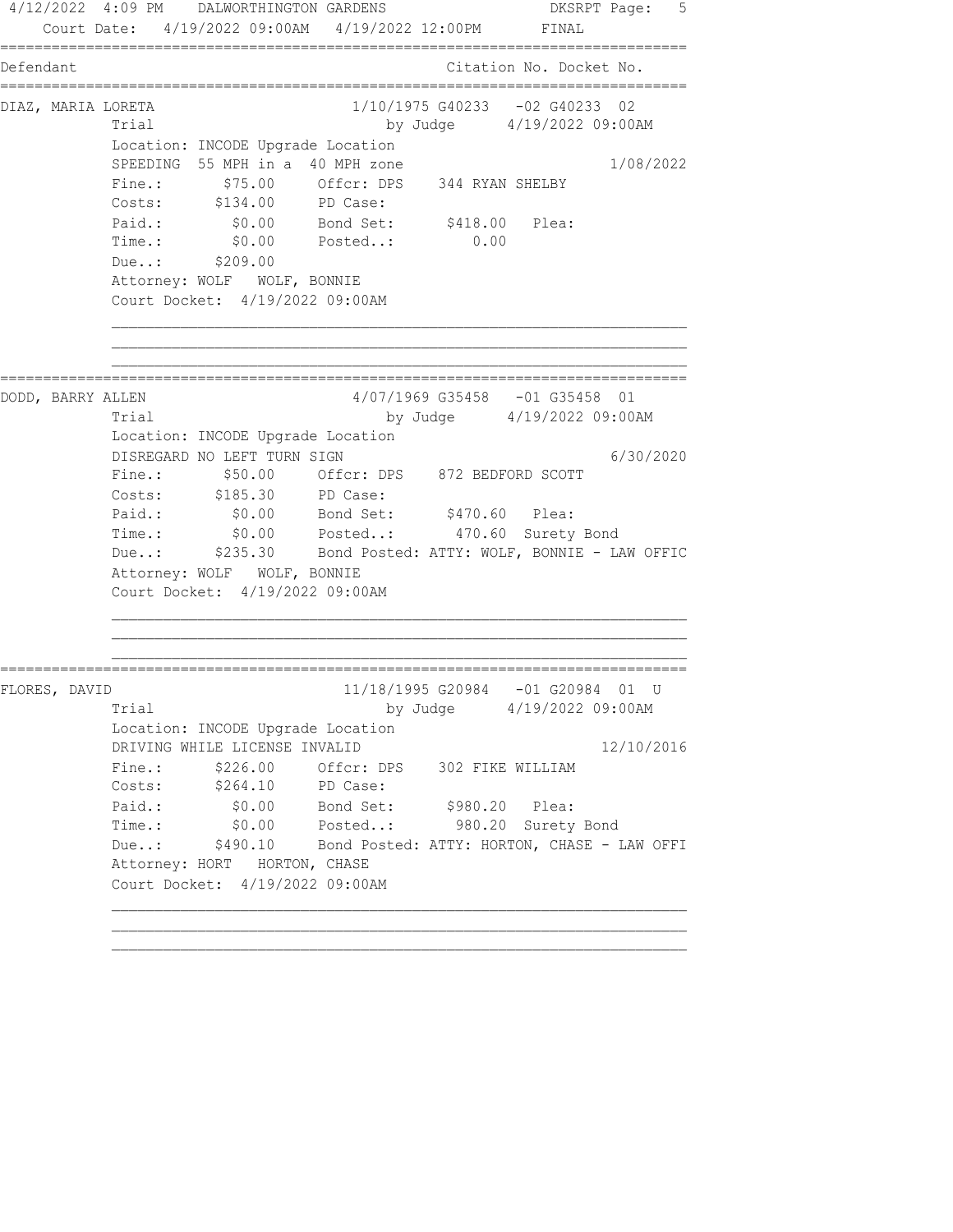4/12/2022 4:09 PM DALWORTHINGTON GARDENS DKSRPT Page: 6 Court Date: 4/19/2022 09:00AM 4/19/2022 12:00PM FINAL ================================================================================ Defendant Citation No. Docket No. ================================================================================ FLORES, DAVID 11/18/1995 G20984 -02 G20984 02 U Trial by Judge  $4/19/2022$  09:00AM Location: INCODE Upgrade Location FAIL TO MAINTAIN FINANCIAL RESPONSIBILITY 12/10/2016 Fine.:  $$226.00$  Offcr: DPS 302 FIKE WILLIAM Costs: \$264.10 PD Case: Paid.: \$0.00 Bond Set: \$980.20 Plea: Time.: \$0.00 Posted..: 980.20 Surety Bond Due..: \$490.10 Bond Posted: ATTY: HORTON, CHASE - LAW OFFI Attorney: HORT HORTON, CHASE Court Docket: 4/19/2022 09:00AM ================================================================================ FLORES, DAVID 11/18/1995 G20984 -03 G20984 03 U Trial by Judge 4/19/2022 09:00AM Location: INCODE Upgrade Location SPEEDING 60 MPH in a 45 MPH zone 12/10/2016 Fine.: \$74.90 Offcr: DPS 302 FIKE WILLIAM Costs: \$261.80 PD Case: Paid.:  $$0.00$  Bond Set:  $$673.40$  Plea: Time.: \$0.00 Posted..: 673.40 Surety Bond Due..: \$336.70 Bond Posted: ATTY: HORTON, CHASE - LAW OFFI Attorney: HORT HORTON, CHASE Court Docket: 4/19/2022 09:00AM ================================================================================ FLORES, DAVID 11/18/1995 G20984F -01 G20984F 01 U Trial by Judge  $4/19/2022$  09:00AM Location: INCODE Upgrade Location FAILURE TO APPEAR 1/09/2017 Fine.: \$126.00 Offcr: CT CT6 Ma Sandra Costs: \$227.60 PD Case: Paid.: \$0.00 Bond Set: \$707.20 Plea: Time.: \$0.00 Posted..: 707.20 Surety Bond Due..: \$353.60 Bond Posted: ATTY: HORTON, CHASE - LAW OFFI Attorney: HORT HORTON, CHASE Court Docket: 4/19/2022 09:00AM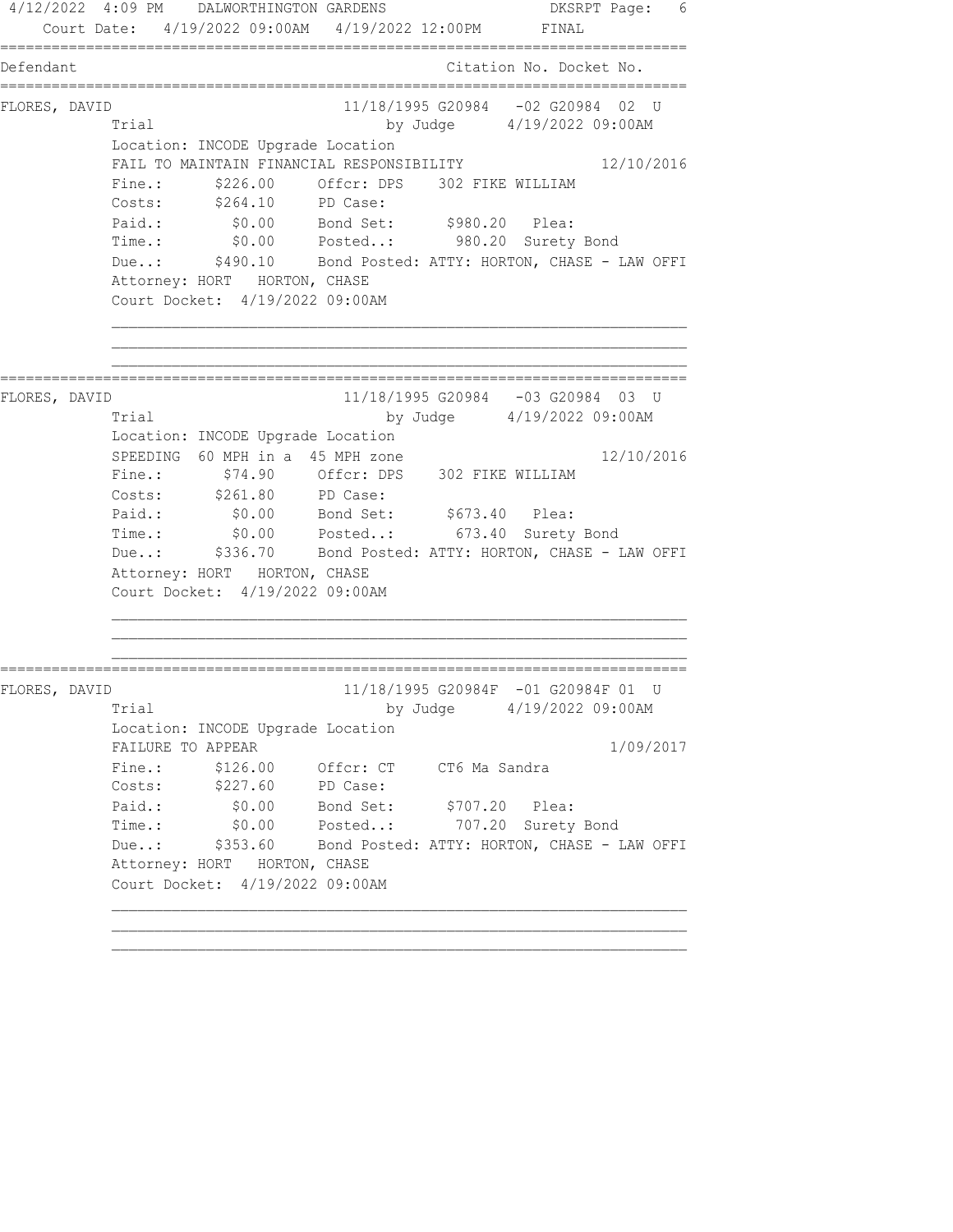4/12/2022 4:09 PM DALWORTHINGTON GARDENS DESRPT Page: 7 Court Date: 4/19/2022 09:00AM 4/19/2022 12:00PM FINAL ================================================================================ Defendant Citation No. Docket No. ================================================================================ FLORES, DAVID 11/18/1995 G20984V -03 G20984V 03 U Trial by Judge 4/19/2022 09:00AM Location: INCODE Upgrade Location VIOLATE PROMISE TO APPEAR 1/09/2017 Fine.:  $$93.00$  Offcr: CT CT6 Ma Sandra Costs: \$260.60 PD Case: Paid.: \$0.00 Bond Set: \$707.20 Plea: Time.: \$0.00 Posted..: 707.20 Surety Bond Due..: \$353.60 Bond Posted: ATTY: HORTON, CHASE - LAW OFFI Attorney: HORT HORTON, CHASE Court Docket: 4/19/2022 09:00AM ================================================================================ FONSECA, JOSE CARLOS 9/30/1967 G39025 -01 G39025 01 Trial by Judge 4/19/2022 09:00AM Location: INCODE Upgrade Location SPEEDING 54 MPH in a 40 MPH zone  $8/13/2021$  Fine.: \$70.00 Offcr: DPS 332 WITTS BENJAMIN Costs: \$134.00 PD Case: Paid.: \$0.00 Bond Set: \$408.00 Plea: Time.:  $$0.00$  Posted..: 0.00 Due..: \$204.00 Attorney: No attorney of record Court Docket: 4/19/2022 09:00AM ================================================================================ FONSECA, JOSE CARLOS 9/30/1967 G39025 -02 G39025 02 Trial by Judge  $4/19/2022$  09:00AM Location: INCODE Upgrade Location EXPIRED OPERATOR'S LICENSE 8/13/2021 Fine.: \$76.00 Offcr: DPS 332 WITTS BENJAMIN Costs: \$81.00 PD Case: Paid.:  $\$0.00$  Bond Set:  $\$314.00$  Plea: Time.: \$0.00 Posted..: 0.00 Due..: \$157.00 Attorney: No attorney of record Court Docket: 4/19/2022 09:00AM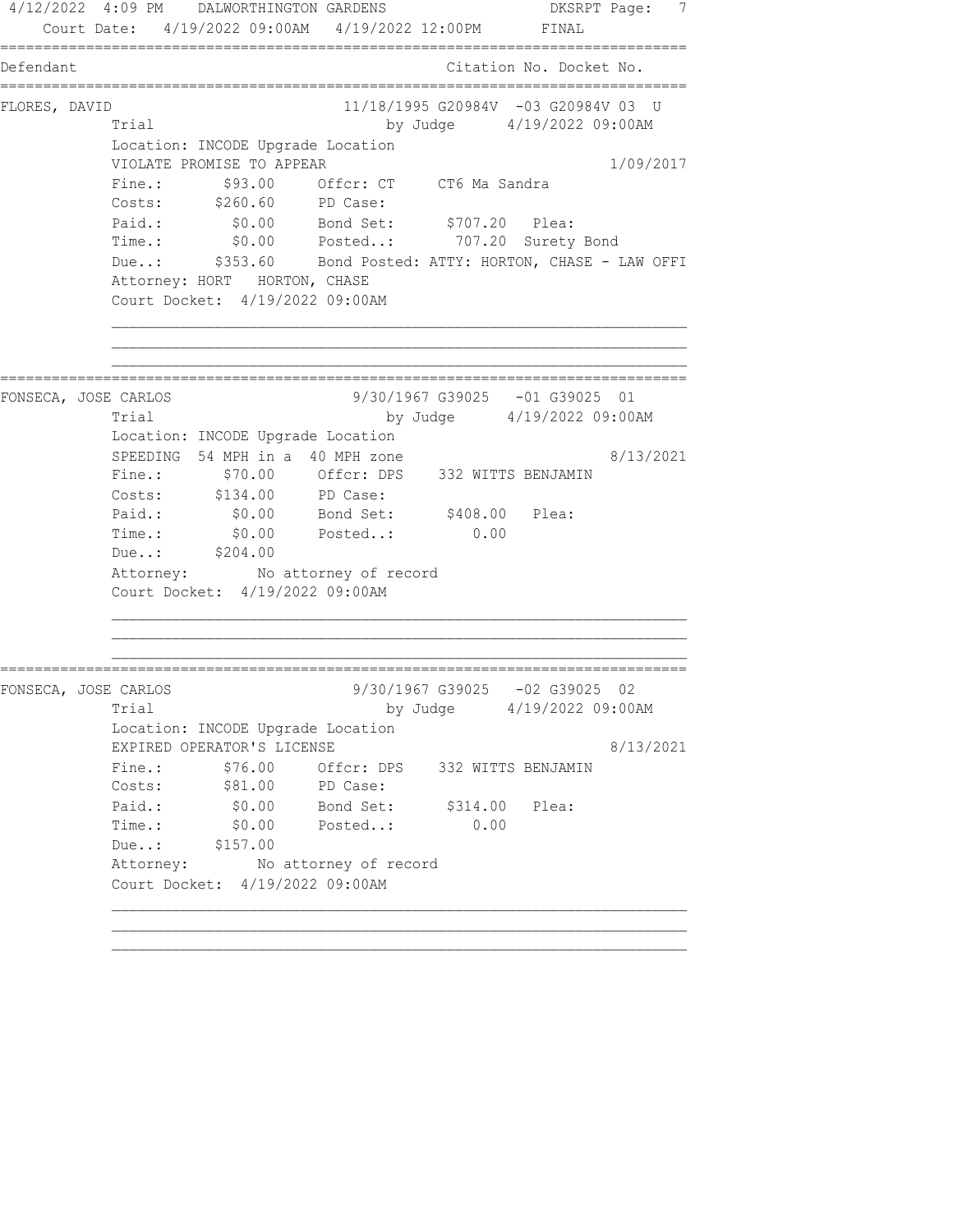4/12/2022 4:09 PM DALWORTHINGTON GARDENS DKSRPT Page: 8 Court Date: 4/19/2022 09:00AM 4/19/2022 12:00PM FINAL ================================================================================ Defendant Citation No. Docket No. ================================================================================ FONSECA, JOSE CARLOS 9/30/1967 G39025 -03 G39025 03 Trial by Judge  $4/19/2022$  09:00AM Location: INCODE Upgrade Location FAIL TO MAINTAIN FINANCIAL RESPONSIBILITY 8/13/2021 Fine.: \$226.00 Offcr: DPS 332 WITTS BENJAMIN Costs: \$81.00 PD Case: Paid.:  $$0.00$  Bond Set:  $$614.00$  Plea: Time.: \$0.00 Posted..: 0.00 Due..: \$307.00 Attorney: No attorney of record Court Docket: 4/19/2022 09:00AM ================================================================================ GARCIA, JASMIN MARIE 5/04/2003 G36864 -02 G36864 02 M<br>Show Cause Date by Judge 4/19/2022 09:00AM by Judge 4/19/2022 09:00AM Location: INCODE Upgrade Location NO DRIVER'S LICENSE 7/25/2021 Fine.: \$81.00 Offcr: DPS 346 BASS AUSTIN Costs:  $$81.00$  PD Case: Paid.: \$162.00 Bond Set: \$0.00 Plea: NC Time.:  $$0.00$  Posted..: 0.00 Due..: \$0.00 Attorney: TORRE TORRES, DEREK ALLEN Court Docket: 4/19/2022 09:00AM ================================================================================ GARCIA, NANCY S 1/10/1985 G38380 -01 G38380 01 Trial by Judge 4/19/2022 09:00AM Location: INCODE Upgrade Location SPEEDING 53 MPH in a 40 MPH zone 9/16/2021 Fine.:  $$65.00$  Offcr: DPS 863 STINSON BRITT Costs: \$134.00 PD Case: Paid.: \$0.00 Bond Set: \$398.00 Plea: Time.: \$0.00 Posted..: 0.00 Due..: \$199.00 Attorney: WOLF WOLF, BONNIE Court Docket: 4/19/2022 09:00AM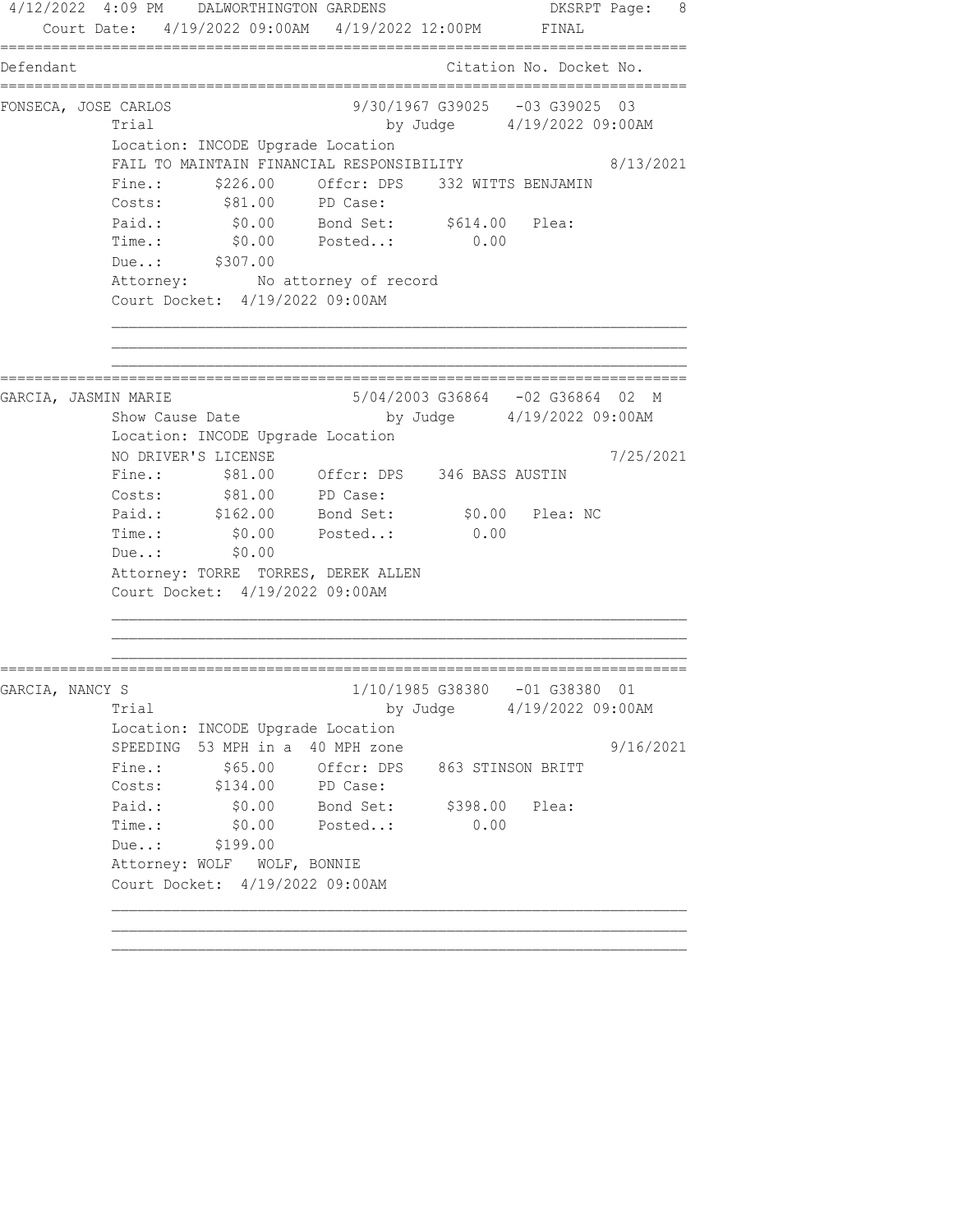4/12/2022 4:09 PM DALWORTHINGTON GARDENS CONSIDERED BASERPT Page: 9 Court Date: 4/19/2022 09:00AM 4/19/2022 12:00PM FINAL ================================================================================ Defendant Citation No. Docket No. ================================================================================ HALO POSOS, EDVIN DAVID 11/28/1980 G36652 -01 G36652 01 Trial by Judge  $4/19/2022$  09:00AM Location: INCODE Upgrade Location SPEEDING SCHOOL ZONE 40 MPH in a 20 MPH zone 3/30/2021 Fine.:  $$70.00$  Offcr: DPS 863 STINSON BRITT Costs: \$159.00 PD Case: Paid.: \$0.00 Bond Set: \$458.00 Plea: NC Time.: \$0.00 Posted..: 0.00 Due..: \$229.00 Attorney: TKACH TKACH, TODD E Court Docket: 4/19/2022 09:00AM ================================================================================ HALO POSOS, EDVIN DAVID 11/28/1980 G36652 -02 G36652 02 Trial by Judge 4/19/2022 09:00AM Location: INCODE Upgrade Location FAIL TO MAINTAIN FINANCIAL RESPONSIBILITY 3/30/2021 Fine.: \$196.00 Offcr: DPS 863 STINSON BRITT Costs: \$106.00 PD Case: Paid.: \$0.00 Bond Set: \$604.00 Plea: NC Time.:  $$0.00$  Posted..: 0.00 Due..: \$302.00 Attorney: TKACH TKACH, TODD E Court Docket: 4/19/2022 09:00AM ================================================================================ HALO POSOS, EDVIN DAVID 11/28/1980 G36652 -03 G36652 03 Trial by Judge  $4/19/2022$  09:00AM Location: INCODE Upgrade Location NO DRIVER'S LICENSE 3/30/2021 Fine.:  $$81.00$  Offcr: DPS 863 STINSON BRITT Costs:  $$81.00$  PD Case: Paid.: \$0.00 Bond Set: \$324.00 Plea: NC Time.: \$0.00 Posted..: 0.00 Due..: \$162.00 Attorney: TKACH TKACH, TODD E Court Docket: 4/19/2022 09:00AM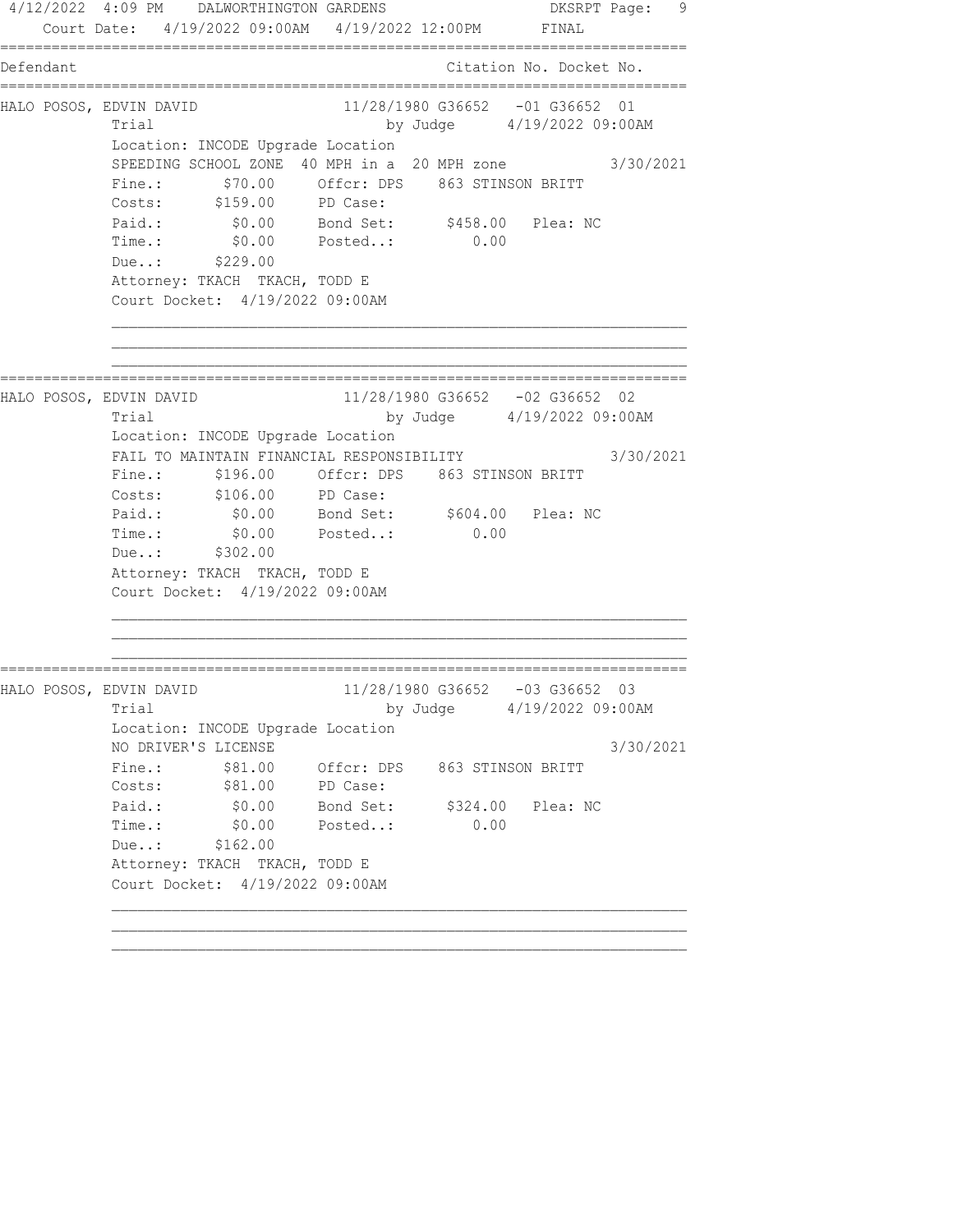4/12/2022 4:09 PM DALWORTHINGTON GARDENS DKSRPT Page: 10 Court Date: 4/19/2022 09:00AM 4/19/2022 12:00PM FINAL ================================================================================ Defendant Citation No. Docket No. ================================================================================ HAYDEN, BIANCA 5/15/1988 G19498 -01 G19498 01 Trial by Judge 4/19/2022 09:00AM Location: INCODE Upgrade Location FAIL TO MAINTAIN FINANCIAL RESPONSIBILITY 1/02/2016 Fine.: \$196.00 Offcr: DPS 873 ROTERT JOHN Costs: \$216.10 PD Case: Paid.: \$315.00 Bond Set: \$194.20 Plea: NC Time.: \$0.00 Posted..: 902.20 Surety Bond Due..: \$97.10 Bond Posted: ATTY: HORTON, CHASE - LAW OFFI Attorney: HORT HORTON, CHASE Court Docket: 4/19/2022 09:00AM ================================================================================ HAYDEN, BIANCA 5/15/1988 G19498 -02 G19498 02 Trial by Judge 4/19/2022 09:00AM Location: INCODE Upgrade Location NO DRIVER'S LICENSE 1/02/2016 Fine.: \$80.90 Offcr: DPS 873 ROTERT JOHN Costs: \$211.97 PD Case: Paid.: \$0.00 Bond Set: \$585.74 Plea: NC Time.: \$0.00 Posted..: 577.20 Surety Bond Due..: \$292.87 Bond Posted: ATTY: HORTON, CHASE - LAW OFFI Attorney: HORT HORTON, CHASE Court Docket: 4/19/2022 09:00AM ================================================================================ HAYDEN, BIANCA 5/15/1988 G19498 -03 G19498 03 Trial by Judge 4/19/2022 09:00AM Location: INCODE Upgrade Location SPEEDING 59 MPH in a 45 MPH zone 1/02/2016 Fine.:  $$44.90$  Offcr: DPS 873 ROTERT JOHN Costs: \$234.77 PD Case: Paid.: \$0.00 Bond Set: \$559.34 Plea: NC Time.: \$0.00 Posted..: 582.40 Surety Bond Due..: \$279.67 Bond Posted: ATTY: HORTON, CHASE - LAW OFFI Attorney: HORT HORTON, CHASE Court Docket: 4/19/2022 09:00AM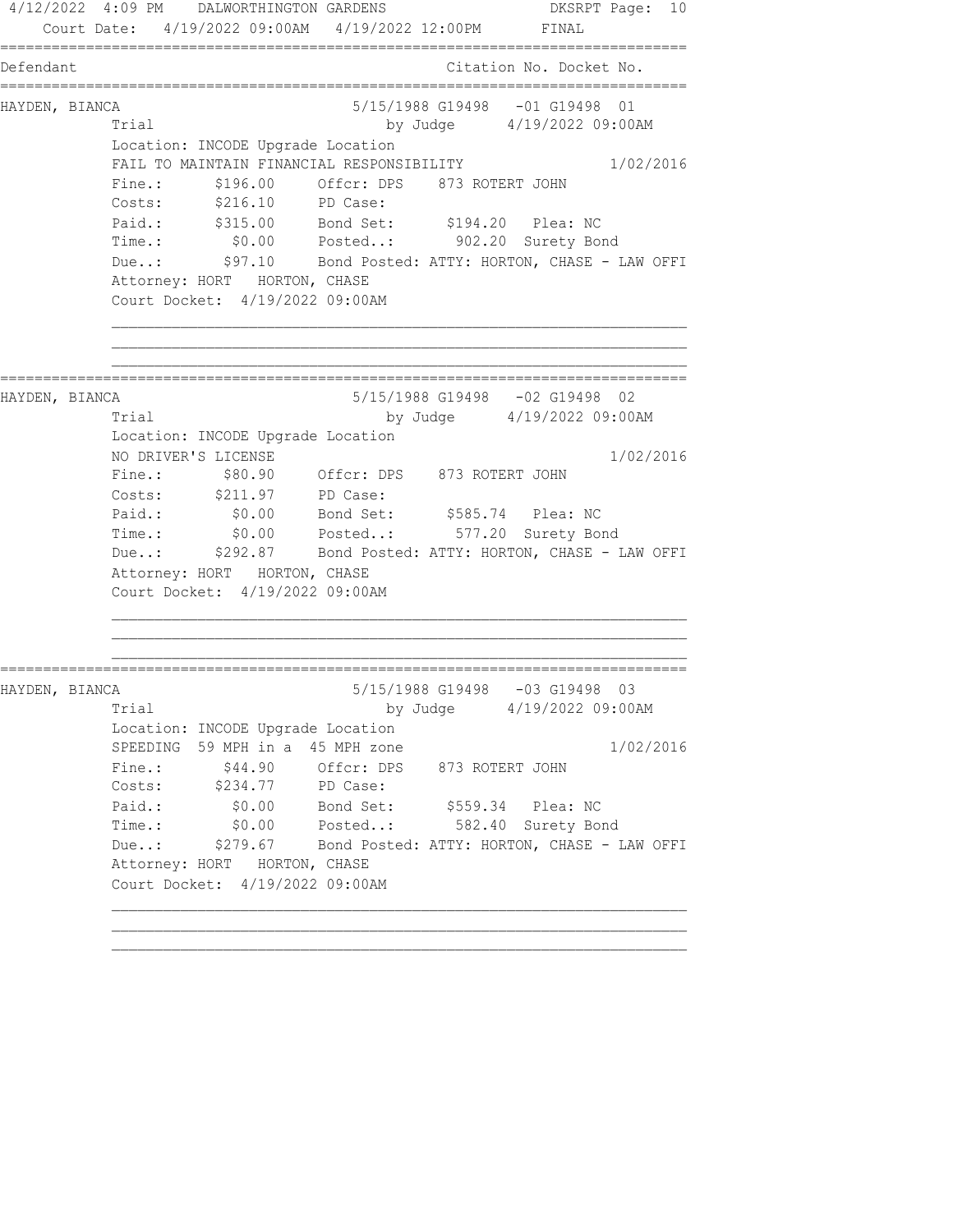4/12/2022 4:09 PM DALWORTHINGTON GARDENS DKSRPT Page: 11 Court Date: 4/19/2022 09:00AM 4/19/2022 12:00PM FINAL ================================================================================ Defendant Citation No. Docket No. ================================================================================ HAYDEN, BIANCA 5/15/1988 G19498F -01 G19498F 01 Trial by Judge 4/19/2022 09:00AM Location: INCODE Upgrade Location FAILURE TO APPEAR 2/01/2016 Fine.: \$252.00 Offcr: CT CT6 Ma Sandra Costs: \$264.20 PD Case: Paid.: \$0.00 Bond Set: \$1,032.40 Plea: NC Time.: \$0.00 Posted..: 629.20 Surety Bond Due..: \$516.20 Bond Posted: ATTY: HORTON, CHASE - LAW OFFI Attorney: HORT HORTON, CHASE Court Docket: 4/19/2022 09:00AM ================================================================================ HAYDEN, BIANCA 5/15/1988 G19498F -02 G19498F 02 Trial by Judge 4/19/2022 09:00AM Location: INCODE Upgrade Location FAILURE TO APPEAR 2/01/2016 Fine.: \$196.00 Offcr: CT CT6 Ma Sandra Costs: \$247.40 PD Case: Paid.: \$0.00 Bond Set: \$886.80 Plea: NC Time.: \$0.00 Posted..: 629.20 Surety Bond Due..: \$443.40 Bond Posted: ATTY: HORTON, CHASE - LAW OFFI Attorney: HORT HORTON, CHASE Court Docket: 4/19/2022 09:00AM ================================================================================ HAYDEN, BIANCA 5/15/1988 G19498V -03 G19498V 03 Trial by Judge 4/19/2022 09:00AM Location: INCODE Upgrade Location VIOLATE PROMISE TO APPEAR 2/01/2016 Fine.:  $$196.00$  Offcr: CT CT6 Ma Sandra Costs: \$280.40 PD Case: Paid.: \$0.00 Bond Set: \$952.80 Plea: NC Time.: \$0.00 Posted..: 629.20 Surety Bond Due..: \$476.40 Bond Posted: ATTY: HORTON, CHASE - LAW OFFI Attorney: HORT HORTON, CHASE Court Docket: 4/19/2022 09:00AM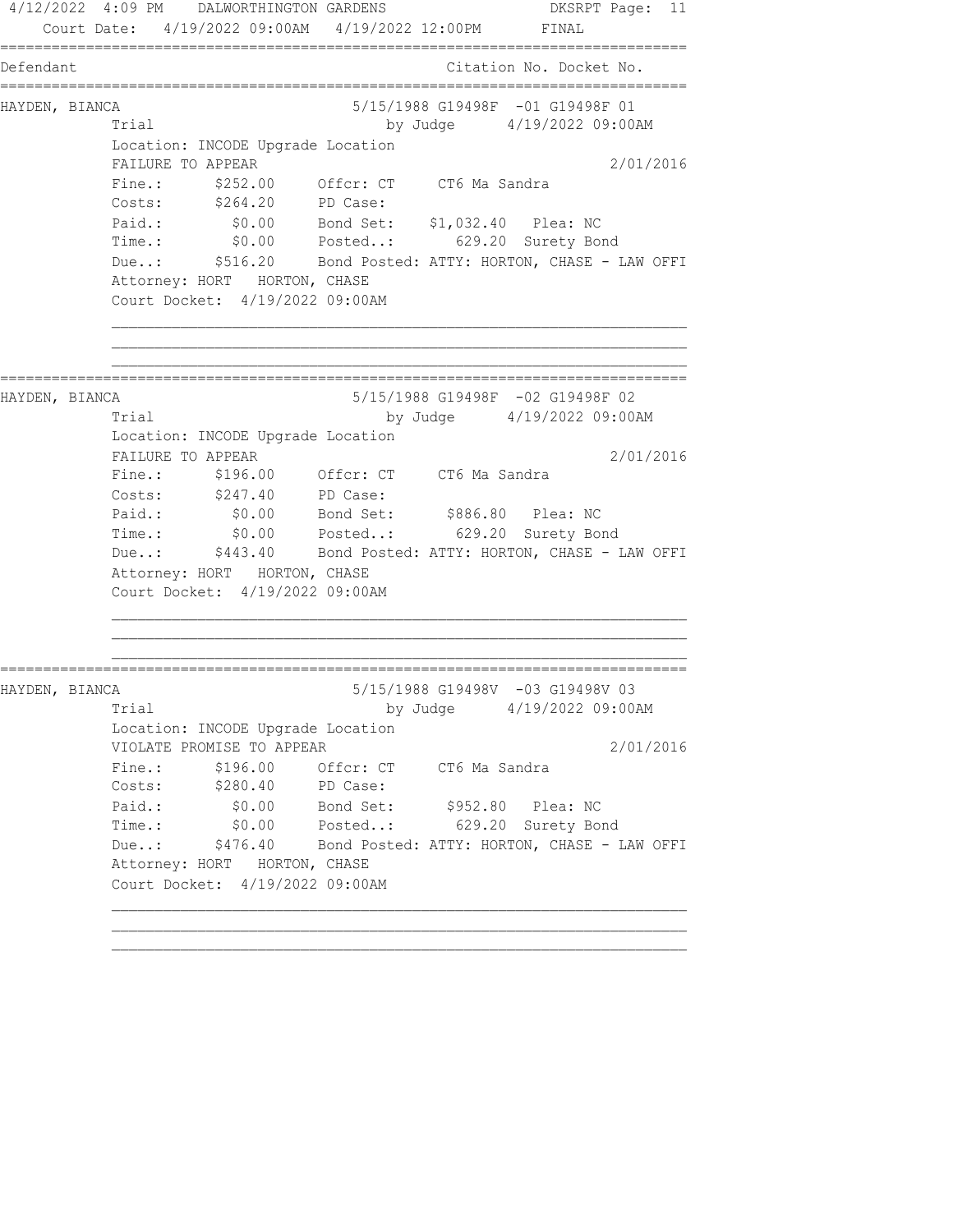4/12/2022 4:09 PM DALWORTHINGTON GARDENS DKSRPT Page: 12 Court Date: 4/19/2022 09:00AM 4/19/2022 12:00PM FINAL ================================================================================ Defendant Citation No. Docket No. ================================================================================ HICKEY, MATTHEW AARON 12/01/1981 G31751 -01 G31751 01 Trial by Judge 4/19/2022 09:00AM Location: INCODE Upgrade Location NO REGISTRATION 5/13/2019 Fine.: \$51.00 Offcr: DPS 872 BEDFORD SCOTT Costs: \$276.60 PD Case: Paid.: \$0.00 Bond Set: \$655.20 Plea: Time.: \$0.00 Posted..: 685.20 Surety Bond Due..: \$327.60 Bond Posted: ATTY: WOLF, BONNIE - LAW OFFIC Attorney: WOLF WOLF, BONNIE Court Docket: 4/19/2022 09:00AM ================================================================================ HICKEY, MATTHEW AARON 12/01/1981 G31751F -01 G31751F 01 Trial by Judge 4/19/2022 09:00AM Location: INCODE Upgrade Location FAILURE TO APPEAR 6/10/2019 Fine.: \$126.00 Offcr: CT CT6 Ma Sandra Costs: \$292.60 PD Case: Paid.: \$0.00 Bond Set: \$837.20 Plea: Time.: \$0.00 Posted..: 867.20 Surety Bond Due..: \$418.60 Bond Posted: ATTY: WOLF, BONNIE - LAW OFFIC Attorney: WOLF WOLF, BONNIE Court Docket: 4/19/2022 09:00AM ================================================================================ HICKEY, MATTHEW AARON 12/01/1981 G34210 -01 G34210 01 Trial by Judge 4/19/2022 09:00AM Location: INCODE Upgrade Location DISREGARD SIGNAL LIGHT 3/16/2020 Fine.:  $$73.00$  Offcr: DPS 874 WOLF CLAYTON Costs: \$274.10 PD Case: Paid.:  $$0.00$  Bond Set:  $$694.20$  Plea: Time.: \$0.00 Posted..: 724.20 Surety Bond Due..: \$347.10 Bond Posted: ATTY: WOLF, BONNIE - LAW OFFIC Attorney: WOLF WOLF, BONNIE Court Docket: 4/19/2022 09:00AM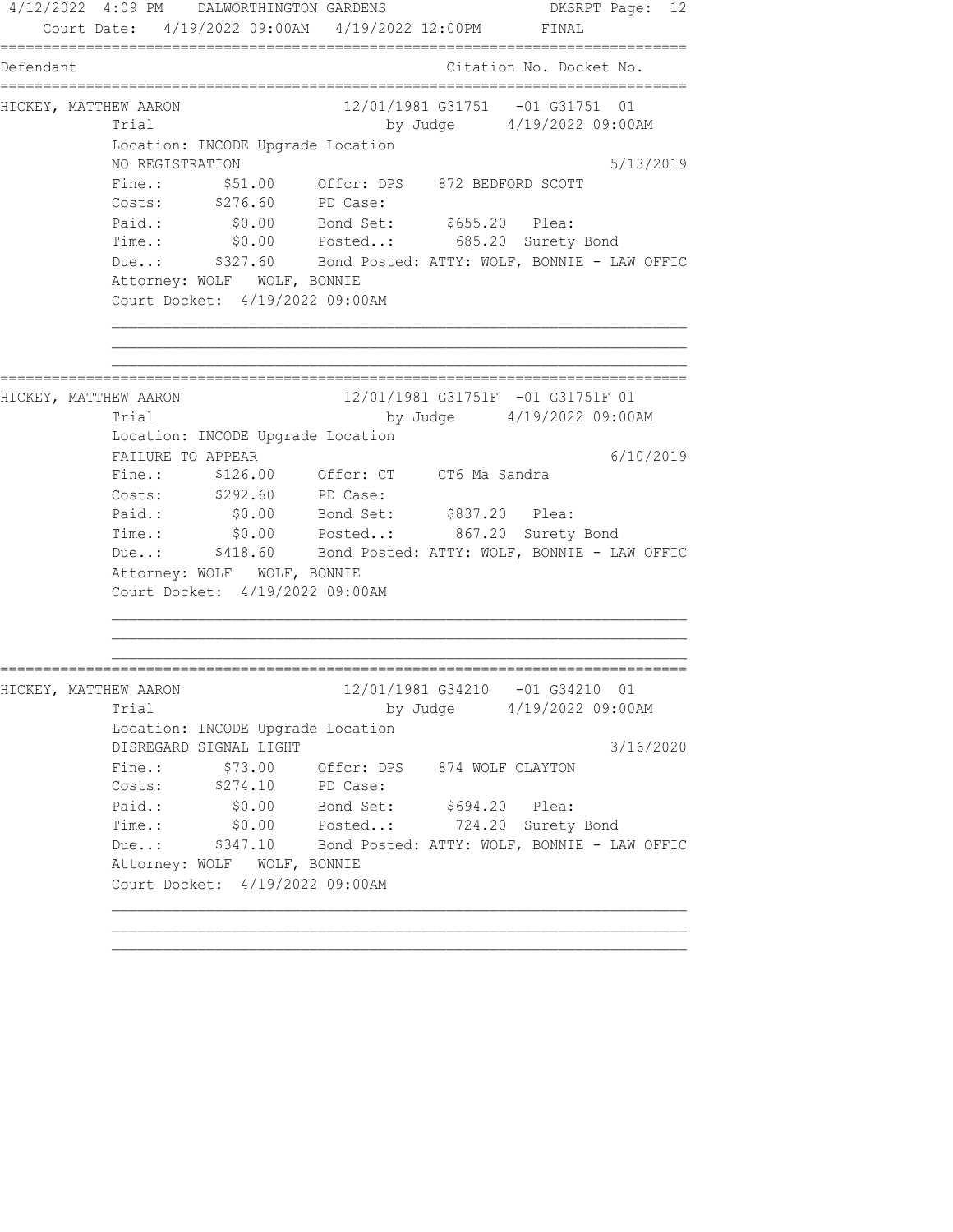4/12/2022 4:09 PM DALWORTHINGTON GARDENS DKSRPT Page: 13 Court Date: 4/19/2022 09:00AM 4/19/2022 12:00PM FINAL ================================================================================ Defendant Citation No. Docket No. ================================================================================ HICKEY, MATTHEW AARON 12/01/1981 G34210 -02 G34210 02 Trial by Judge 4/19/2022 09:00AM Location: INCODE Upgrade Location DISPLAY EXPIRED REGISTRATION 3/16/2020 Fine.:  $$51.00$  Offcr: DPS 874 WOLF CLAYTON Costs: \$198.60 PD Case: Paid.: \$0.00 Bond Set: \$499.20 Plea: Time.: \$0.00 Posted..: 529.20 Surety Bond Due..: \$249.60 Bond Posted: ATTY: WOLF, BONNIE - LAW OFFIC Attorney: WOLF WOLF, BONNIE Court Docket: 4/19/2022 09:00AM ================================================================================ JAMES, TAVION DELIEON 11/14/1995 G30736 -01 G30736 01 U Trial by Judge 4/19/2022 09:00AM Location: INCODE Upgrade Location FAIL TO MAINTAIN FINANCIAL RESPONSIBILITY 5/25/2019 Fine.: \$226.00 Offcr: DPS 332 WITTS BENJAMIN Costs: \$264.10 PD Case: Paid.: \$0.00 Bond Set: \$980.20 Plea: Time.:  $$0.00$  Posted..: 0.00 Due..: \$490.10 Attorney: TORRE TORRES, DEREK ALLEN Court Docket: 4/19/2022 09:00AM ================================================================================ JAMES, TAVION DELIEON 11/14/1995 G30736F -01 G30736F 01 U Trial by Judge  $4/19/2022$  09:00AM Location: INCODE Upgrade Location FAILURE TO APPEAR 6/24/2019 Fine.: \$126.00 Offcr: CT CT6 Ma Sandra Costs: \$227.60 PD Case: Paid.: \$0.00 Bond Set: \$707.20 Plea: Time.: \$0.00 Posted..: 0.00 Due..: \$353.60 Attorney: TORRE TORRES, DEREK ALLEN Court Docket: 4/19/2022 09:00AM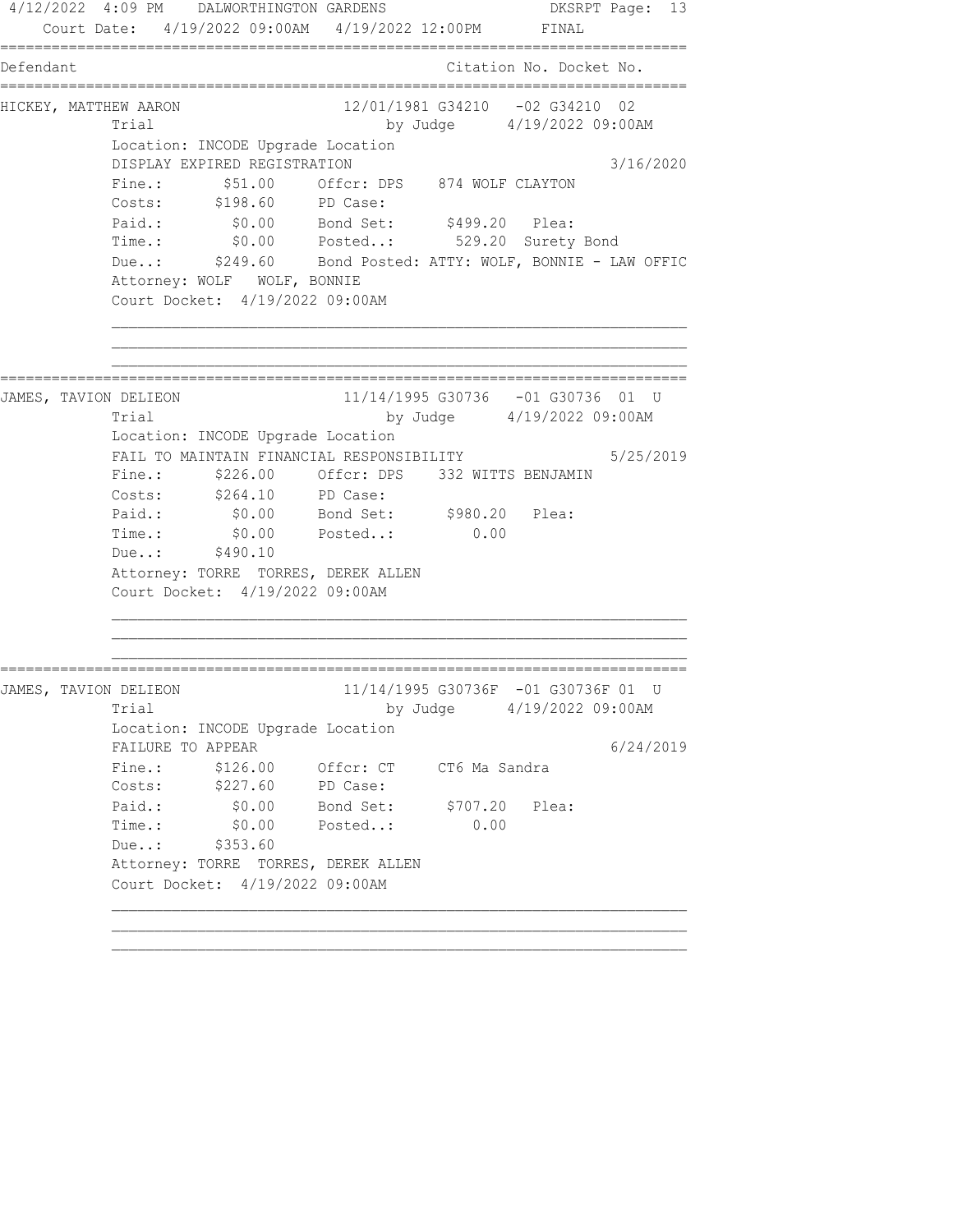4/12/2022 4:09 PM DALWORTHINGTON GARDENS DKSRPT Page: 14 Court Date: 4/19/2022 09:00AM 4/19/2022 12:00PM FINAL ================================================================================ Defendant Citation No. Docket No. ================================================================================ LACKEY, DONALD RAY 5/17/1965 G40620 -01 G40620 01 Trial by Judge 4/19/2022 09:00AM Location: INCODE Upgrade Location SPEEDING 59 MPH in a 40 MPH zone 1/12/2022 Fine.: \$95.00 Offcr: DPS 344 RYAN SHELBY Costs: \$134.00 PD Case: Paid.: \$0.00 Bond Set: \$458.00 Plea: Time.: \$0.00 Posted..: 0.00 Due..: \$229.00 Attorney: WOLF WOLF, BONNIE Court Docket: 4/19/2022 09:00AM ================================================================================ LEHEW, JACOB ALAN Show Cause Date 1999 1990 100 100 100 2010 100 2010 100 2010 100 2010 2010 2010 2010 2010 20<br>Dy Judge 2/19/2022 09:00AM by Judge 4/19/2022 09:00AM Location: INCODE Upgrade Location SPEEDING  $65$  MPH in a 40 MPH zone  $4/04/2021$  Fine.: \$195.00 Offcr: DPS 873 ROTERT JOHN Costs: \$134.00 PD Case: Paid.: \$329.00 Bond Set: \$0.00 Plea: NC Time.:  $$0.00$  Posted..: 0.00 Due..: \$0.00 Attorney: BURGE BURGESS, CHARLIE Court Docket: 4/19/2022 09:00AM ================================================================================ MACAULAY, IVER AMANI 5/21/2001 G40529 -01 G40529 01 M Trial by Judge  $4/19/2022$  09:00AM Location: INCODE Upgrade Location FAIL TO CHANGE NAME/ADDRESS ON DL 11/23/2021 Fine.:  $$76.00$  Offcr: DPS 346 BASS AUSTIN Costs:  $$81.00$  PD Case: Paid.:  $\$0.00$  Bond Set:  $\$314.00$  Plea: Time.: \$0.00 Posted..: 0.00 Due..: \$157.00 Attorney: LEWI LEWIS, SHANE Court Docket: 4/19/2022 09:00AM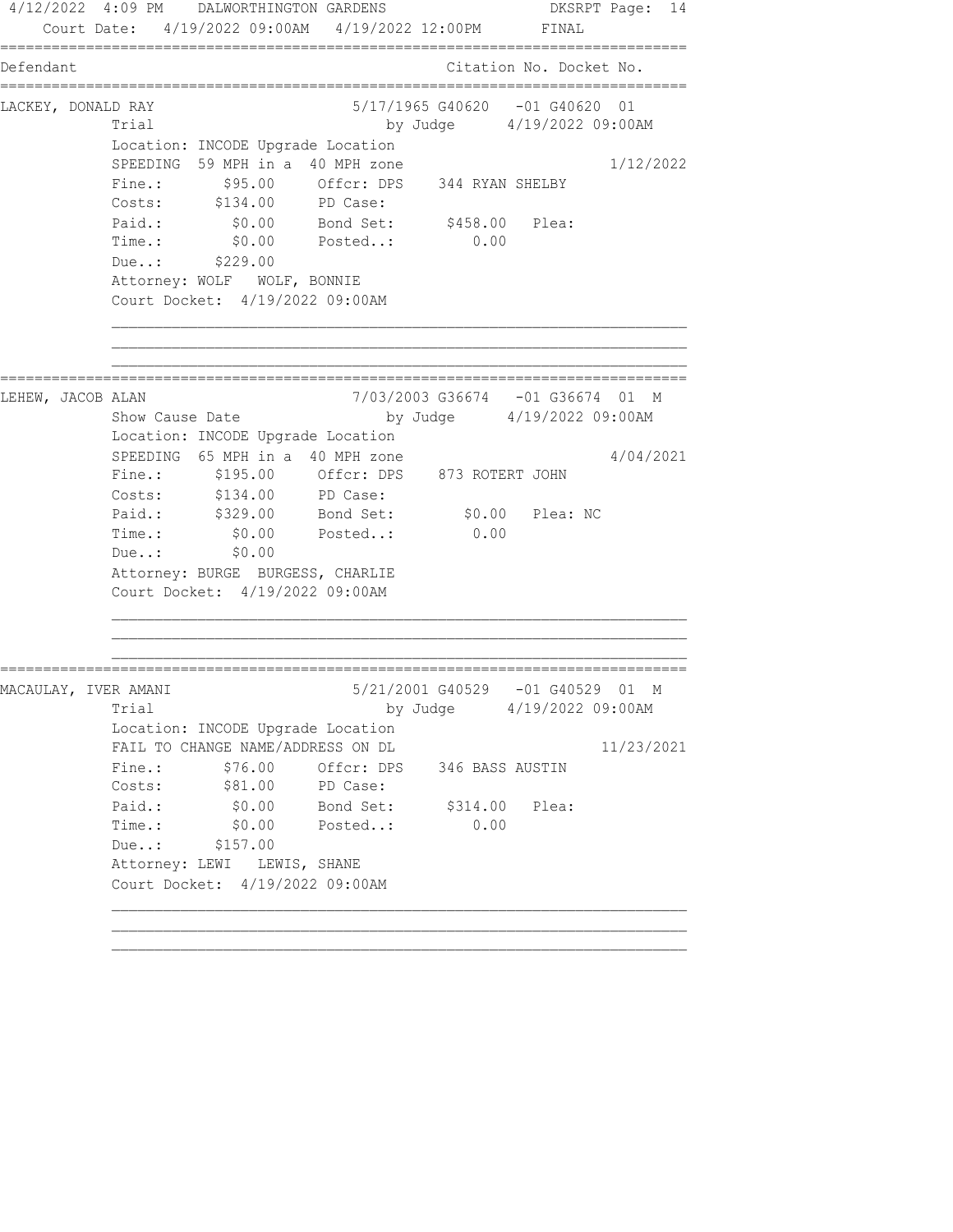4/12/2022 4:09 PM DALWORTHINGTON GARDENS DKSRPT Page: 15 Court Date: 4/19/2022 09:00AM 4/19/2022 12:00PM FINAL ================================================================================ Defendant Citation No. Docket No. ================================================================================ MACAULAY, IVER AMANI 5/21/2001 G40529 -02 G40529 02 M Trial by Judge 4/19/2022 09:00AM Location: INCODE Upgrade Location FAIL TO SIGNAL LANE CHANGE 11/23/2021 Fine.:  $$68.00$  Offcr: DPS 346 BASS AUSTIN Costs: \$134.00 PD Case: Paid.: \$0.00 Bond Set: \$404.00 Plea: Time.: \$0.00 Posted..: 0.00 Due..: \$202.00 Attorney: LEWI LEWIS, SHANE Court Docket: 4/19/2022 09:00AM ================================================================================ MACAULAY, IVER AMANI 5/21/2001 G40529 -03 G40529 03 M Trial by Judge 4/19/2022 09:00AM Location: INCODE Upgrade Location SPEEDING  $62$  MPH in a 40 MPH zone  $11/23/2021$  Fine.: \$110.00 Offcr: DPS 346 BASS AUSTIN Costs: \$134.00 PD Case: Paid.: \$0.00 Bond Set: \$488.00 Plea: Time.:  $$0.00$  Posted..: 0.00 Due..: \$244.00 Attorney: LEWI LEWIS, SHANE Court Docket: 4/19/2022 09:00AM ================================================================================ MARTIN, KRYSTLE MARIE 2000 11/22/1983 G38158 -01 G38158 01 Trial by Judge 4/19/2022 09:00AM Location: INCODE Upgrade Location SPEEDING 51 MPH in a 30 MPH zone  $6/26/2021$ Fine.: \$105.00 Offcr: DPS 873 ROTERT JOHN Costs: \$194.00 PD Case: Paid.: \$0.00 Bond Set: \$598.00 Plea: Time.: \$0.00 Posted..: 598.00 Surety Bond Due..: \$299.00 Bond Posted: ATTY: WOLF, BONNIE - LAW OFFIC Attorney: WOLF WOLF, BONNIE Court Docket: 4/19/2022 09:00AM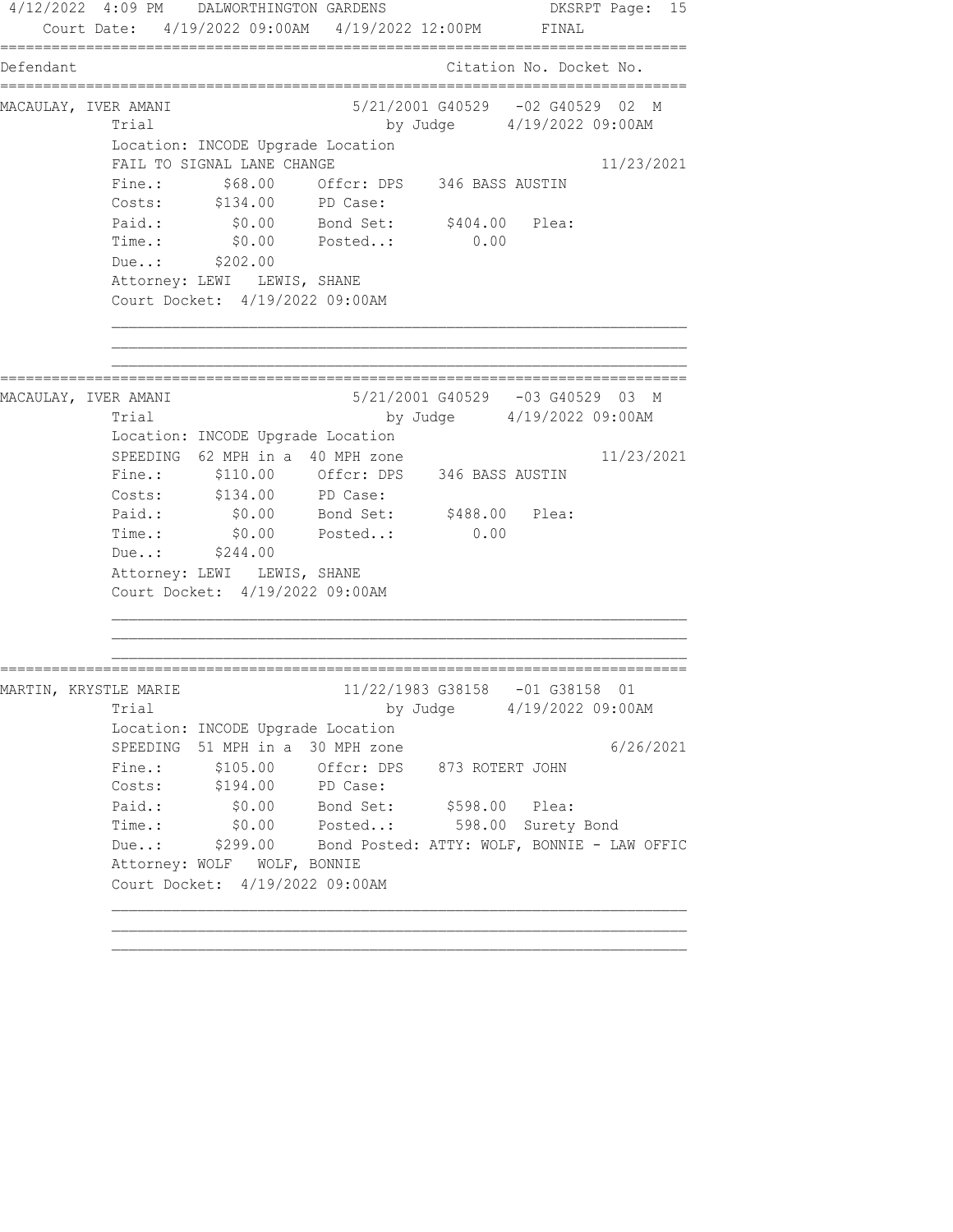4/12/2022 4:09 PM DALWORTHINGTON GARDENS DKSRPT Page: 16 Court Date: 4/19/2022 09:00AM 4/19/2022 12:00PM FINAL ================================================================================ Defendant Citation No. Docket No. ================================================================================ MCGLYNN, CHRISTINE MARY 2/25/1962 G40616 -01 G40616 01 Trial by Judge 4/19/2022 09:00AM Location: INCODE Upgrade Location SPEEDING 55 MPH in a 40 MPH zone 1/11/2022 Fine.:  $$75.00$  Offcr: DPS 312 MILLER RYAN Costs: \$134.00 PD Case: Paid.: \$0.00 Bond Set: \$418.00 Plea: Time.: \$0.00 Posted..: 0.00 Due..: \$209.00 Attorney: WOLF WOLF, BONNIE Court Docket: 4/19/2022 09:00AM ================================================================================ MCLLOYD, CHARLES DAVID 10/08/1988 G19900 -01 G19900 01 Trial by Judge 4/19/2022 09:00AM Location: INCODE Upgrade Location SPEEDING 56 MPH in a 40 MPH zone  $6/16/2016$  Fine.: \$79.90 Offcr: DPS 322 BULLARD ADAM Costs: \$263.30 PD Case: Paid.: \$0.00 Bond Set: \$686.40 Plea: Time.: \$0.00 Posted..: 686.40 Surety Bond Due..: \$343.20 Bond Posted: ATTY: CAMPBELL, MICHAEL C JR - Attorney: CAMPB CAMPBELL, MICHAEL C JR Court Docket: 4/19/2022 09:00AM ================================================================================ MCLLOYD, CHARLES DAVID 10/08/1988 G19900V -01 G19900V 01 Trial by Judge 4/19/2022 09:00AM Location: INCODE Upgrade Location VIOLATE PROMISE TO APPEAR 7/14/2016 Fine.:  $$93.00$  Offcr: CT CT6 Ma Sandra Costs: \$260.60 PD Case: Paid.: \$0.00 Bond Set: \$707.20 Plea: Time.: \$0.00 Posted..: 707.20 Surety Bond Due..: \$353.60 Bond Posted: ATTY: CAMPBELL, MICHAEL C JR - Attorney: CAMPB CAMPBELL, MICHAEL C JR Court Docket: 4/19/2022 09:00AM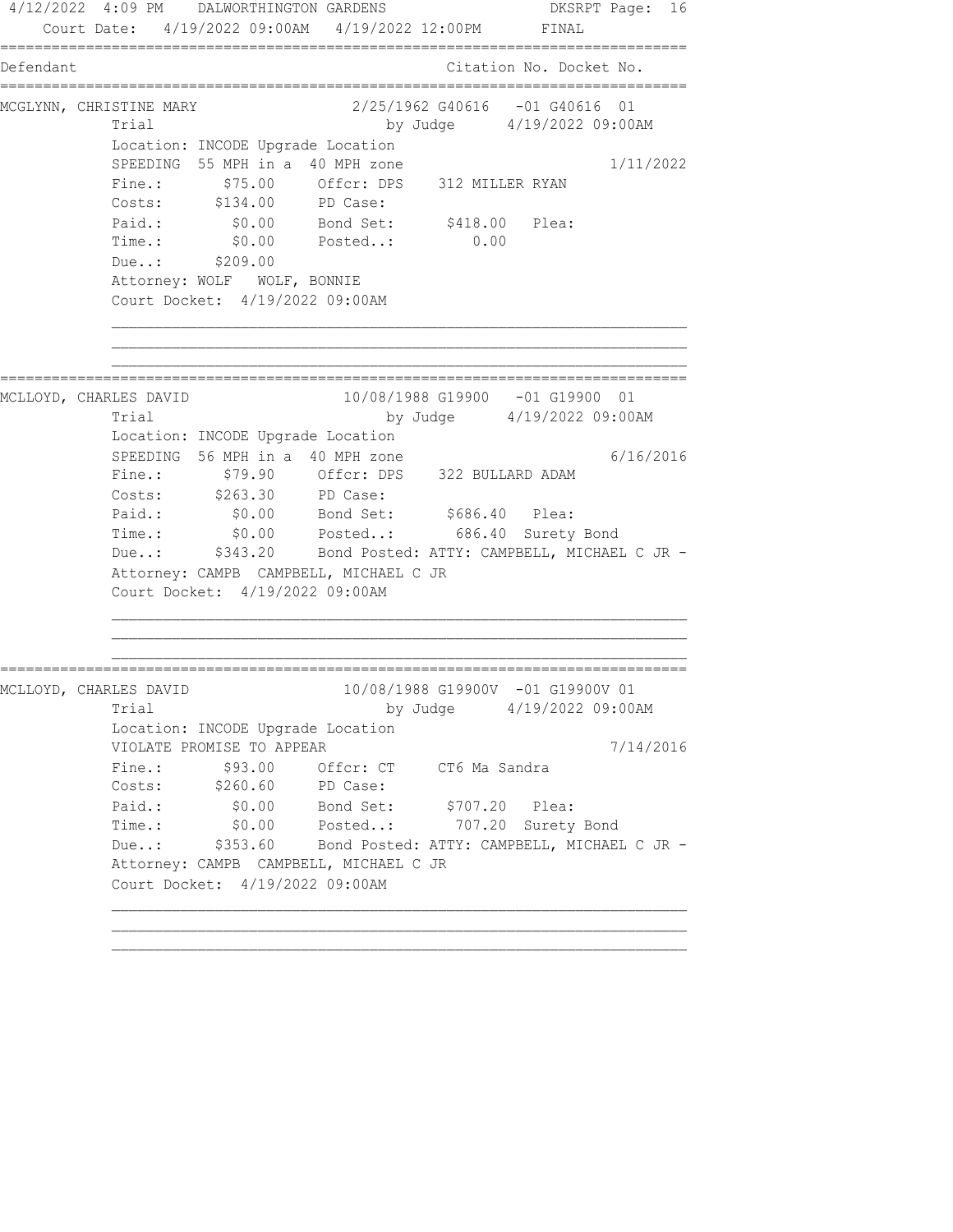4/12/2022 4:09 PM DALWORTHINGTON GARDENS DKSRPT Page: 17 Court Date: 4/19/2022 09:00AM 4/19/2022 12:00PM FINAL ================================================================================ Defendant Citation No. Docket No. ================================================================================ MEZA CASTRUITA, ERNESTO 3/31/1979 G39301 -01 G39301 01 Trial by Judge 4/19/2022 09:00AM Location: INCODE Upgrade Location DRIVING WHILE LICENSE INVALID 3/01/2022 Fine.:  $$226.00$  Offcr: DPS 346 BASS AUSTIN Costs:  $$81.00$  PD Case: Paid.:  $$0.00$  Bond Set:  $$614.00$  Plea: Time.: \$0.00 Posted..: 0.00 Due..: \$307.00 Attorney: MONGA MONGARAS, JAMES JOSEPH Court Docket: 4/19/2022 09:00AM ================================================================================ MILLER, WILLIAM C 5/27/1982 G22668 -01 G22668 01 Trial by Judge 4/19/2022 09:00AM Location: INCODE Upgrade Location DRIVING WHILE LICENSE INVALID 7/09/2017 Fine.: \$226.00 Offcr: DPS 322 BULLARD ADAM Costs: \$255.10 PD Case: Paid.: \$210.00 Bond Set: \$542.20 Plea: NC Time.: \$0.00 Posted..: 980.20 Surety Bond Due..: \$271.10 Bond Posted: ATTY: TIJERINA, DORYS - LAW OF Attorney: HORT HORTON, CHASE Court Docket: 4/19/2022 09:00AM ================================================================================ MILLER, WILLIAM C 5/27/1982 G22668 -02 G22668 02 Trial by Judge 4/19/2022 09:00AM Location: INCODE Upgrade Location FAIL TO MAINTAIN FINANCIAL RESPONSIBLITY 6TH 7/09/2017 Fine.:  $$776.00$  Offcr: DPS 322 BULLARD ADAM Costs: \$414.10 PD Case: Paid.: \$0.00 Bond Set: \$2,380.20 Plea: NC Time.: \$0.00 Posted..: 2,410.20 Surety Bond Due..: \$1,190.10 Bond Posted: ATTY: TIJERINA, DORYS - LAW OF Attorney: HORT HORTON, CHASE Court Docket: 4/19/2022 09:00AM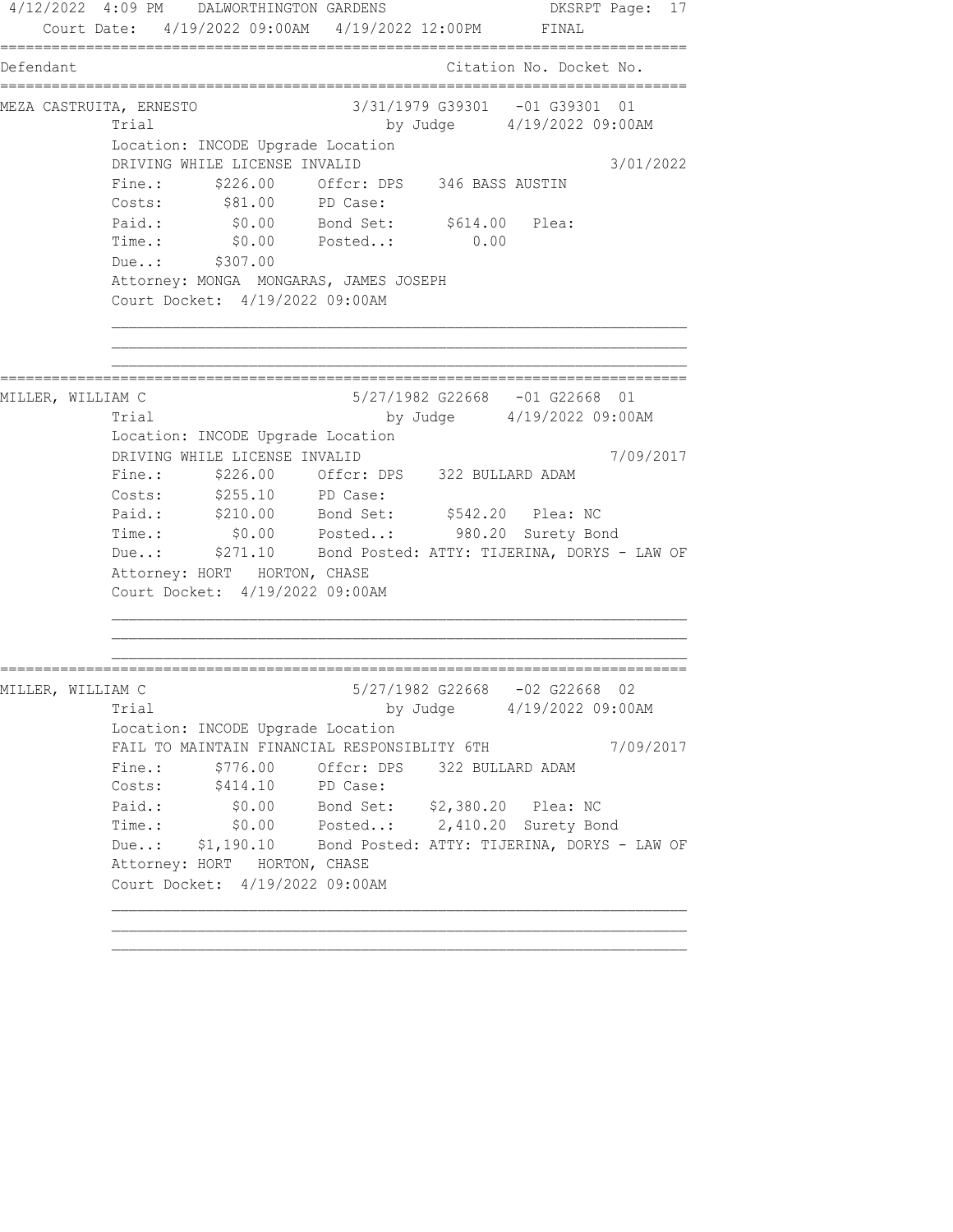4/12/2022 4:09 PM DALWORTHINGTON GARDENS DKSRPT Page: 18 Court Date: 4/19/2022 09:00AM 4/19/2022 12:00PM FINAL ================================================================================ Defendant Citation No. Docket No. ================================================================================ MILLER, WILLIAM C 5/27/1982 G22668F -01 G22668F 01 Trial by Judge  $4/19/2022$  09:00AM Location: INCODE Upgrade Location FAILURE TO APPEAR 8/07/2017 Fine.: \$126.00 Offcr: CT CT6 Ma Sandra Costs: \$221.60 PD Case: Paid.: \$0.00 Bond Set: \$695.20 Plea: NC Time.: \$0.00 Posted..: 707.20 Surety Bond Due..: \$347.60 Bond Posted: ATTY: TIJERINA, DORYS - LAW OF Attorney: HORT HORTON, CHASE Court Docket: 4/19/2022 09:00AM ================================================================================ MITCHELL, DEXTER WAYNE JR 3/21/1986 G24789 -02 G24789 02 Show Cause Date by Judge 4/19/2022 09:00AM Location: INCODE Upgrade Location DRIVING WHILE LICENSE INVALID 5/27/2018 Fine.: \$226.00 Offcr: DPS 323 MAURER RICHARD Costs: \$225.10 PD Case: Paid.: \$451.10 Bond Set: \$0.00 Plea: NC Time.: \$0.00 Posted..: 902.20 Surety Bond Due..: \$0.00 Bond Posted: ATTY: HORTON, CHASE - LAW OFFI Attorney: HORT HORTON, CHASE Court Docket: 4/19/2022 09:00AM ================================================================================ MITCHELL, DEXTER WAYNE JR 3/21/1986 G24789 -03 G24789 03 Show Cause Date by Judge 4/19/2022 09:00AM Location: INCODE Upgrade Location FAIL TO MAINTAIN FINANCIAL RESPONSIBILITY 5/27/2018 Fine.:  $$226.00$  Offcr: DPS 323 MAURER RICHARD Costs: \$225.10 PD Case: Paid.: \$451.10 Bond Set: \$0.00 Plea: NC Time.: \$0.00 Posted..: 902.20 Surety Bond Due..: \$0.00 Bond Posted: ATTY: HORTON, CHASE - LAW OFFI Attorney: HORT HORTON, CHASE Court Docket: 4/19/2022 09:00AM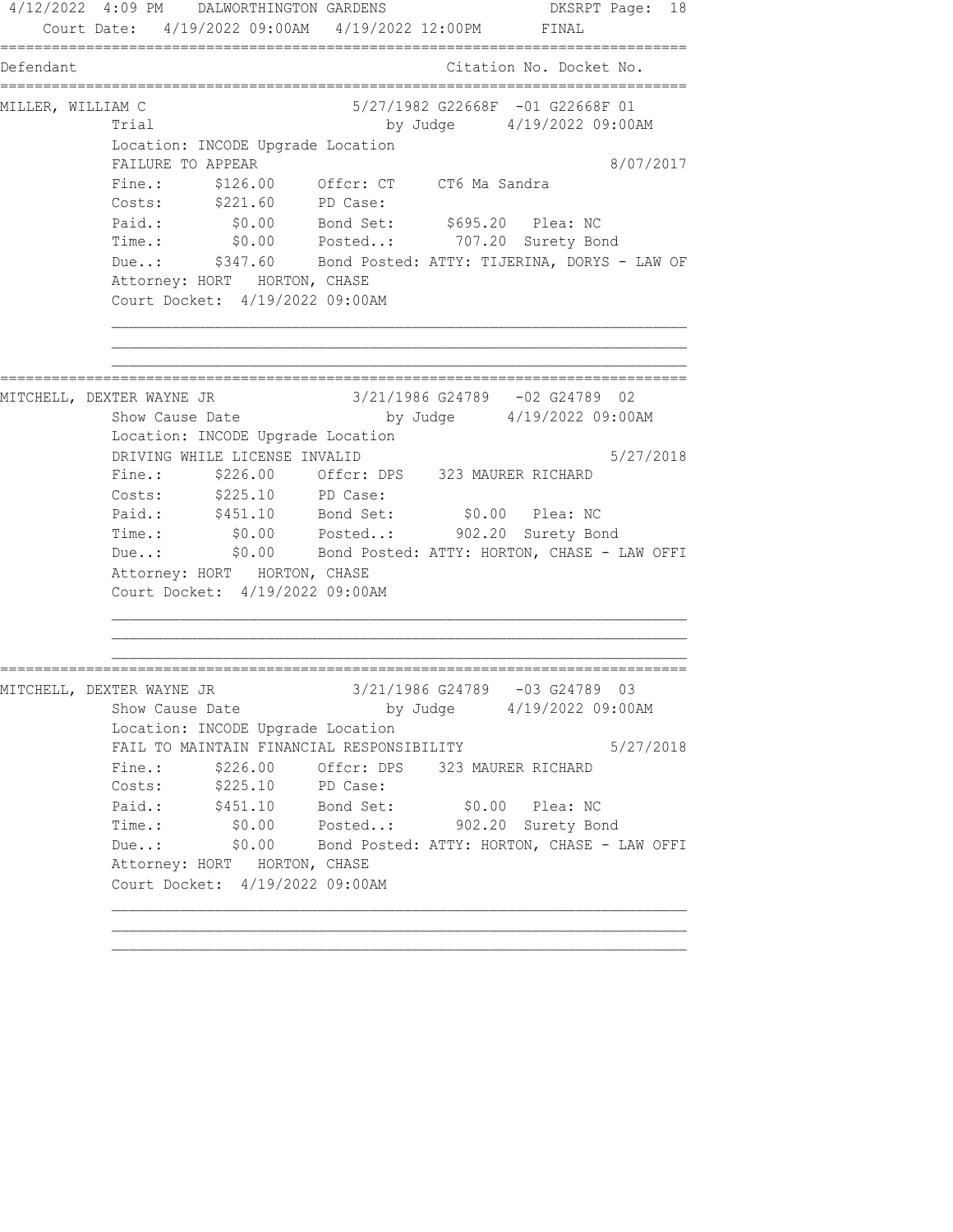4/12/2022 4:09 PM DALWORTHINGTON GARDENS DKSRPT Page: 19 Court Date: 4/19/2022 09:00AM 4/19/2022 12:00PM FINAL ================================================================================ Defendant Citation No. Docket No. ================================================================================ MOORE, RICHARD LARRY 6/12/1953 G41006 -01 G41006 01 Trial by Judge  $4/19/2022$  09:00AM Location: INCODE Upgrade Location DISPLAY EXPIRED REGISTRATION 12/14/2021 Fine.: \$51.00 Offcr: DPS 872 BEDFORD SCOTT Costs: \$81.00 PD Case: Paid.: \$0.00 Bond Set: \$264.00 Plea: Time.: \$0.00 Posted..: 0.00 Due..: \$132.00 Attorney: WILLI WILLIAMS, DAVID EUGENE II Court Docket: 4/19/2022 09:00AM ================================================================================ MOORE, RICHARD LARRY 6/12/1953 G41006 -02 G41006 02 Trial by Judge 4/19/2022 09:00AM Location: INCODE Upgrade Location UNCLEAN/OBSCURED/DAMAGED/UNREADABLE L.P. 12/14/2021 Fine.: \$53.00 Offcr: DPS 872 BEDFORD SCOTT Costs: \$134.00 PD Case: Paid.: \$0.00 Bond Set: \$374.00 Plea: Time.:  $$0.00$  Posted..: 0.00 Due..: \$187.00 Attorney: WILLI WILLIAMS, DAVID EUGENE II Court Docket: 4/19/2022 09:00AM ================================================================================ NICKS, MATTHEW AARON 4/15/1989 G37049 -02 G37049 02 Show Cause Date by Judge 4/19/2022 09:00AM Location: INCODE Upgrade Location FAIL TO MAINTAIN FINANCIAL RESPONSIBILITY 11/06/2020 Fine.: \$186.00 Offcr: DPS 332 WITTS BENJAMIN Costs: \$81.00 PD Case: Paid.: \$267.00 Bond Set: \$0.00 Plea: NC Time.: \$0.00 Posted..: 0.00 Due..: \$0.00 Attorney: WOLF WOLF, BONNIE Court Docket: 4/19/2022 09:00AM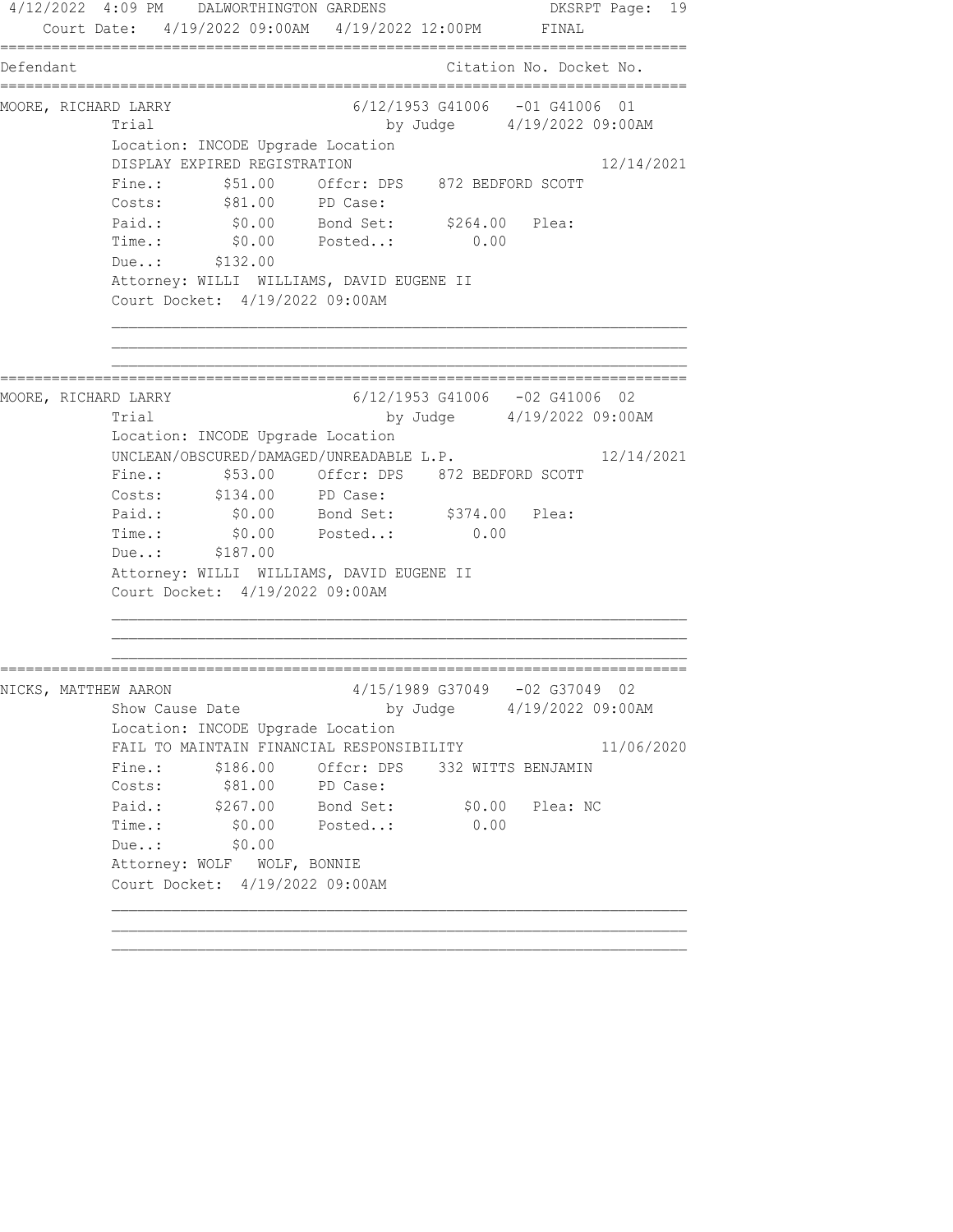4/12/2022 4:09 PM DALWORTHINGTON GARDENS DKSRPT Page: 20 Court Date: 4/19/2022 09:00AM 4/19/2022 12:00PM FINAL ================================================================================ Defendant Citation No. Docket No. ================================================================================ OLIVER, WILLIAM BRENT II 10/01/1960 G39238 -01 G39238 01 Trial by Judge 4/19/2022 09:00AM Location: INCODE Upgrade Location SPEEDING 64 MPH in a 40 MPH zone 12/18/2021 Fine.: \$120.00 Offcr: DPS 332 WITTS BENJAMIN Costs: \$134.00 PD Case: Paid.: \$0.00 Bond Set: \$508.00 Plea: Time.: \$0.00 Posted..: 0.00 Due..: \$254.00 Attorney: WOLF WOLF, BONNIE Court Docket: 4/19/2022 09:00AM ================================================================================ RADAIDEH, MOHAMMAD YOUSEF 9/24/1991 G40223 -01 G40223 01 Trial by Judge 4/19/2022 09:00AM Location: INCODE Upgrade Location SPEEDING 65 MPH in a 40 MPH zone 12/29/2021 Fine.: \$125.00 Offcr: DPS 346 BASS AUSTIN Costs: \$134.00 PD Case: Paid.: \$0.00 Bond Set: \$518.00 Plea: Time.:  $$0.00$  Posted..: 0.00 Due..: \$259.00 Attorney: TIJER TIJERINA, DORYS Court Docket: 4/19/2022 09:00AM ================================================================================ REQUENA, RODRIGO 5/04/1989 G41025 -01 G41025 01 Trial by Judge 4/19/2022 09:00AM Location: INCODE Upgrade Location NO DRIVER'S LICENSE 12/22/2021 Fine.: \$101.00 Offcr: DPS 872 BEDFORD SCOTT Costs: \$81.00 PD Case: Paid.: \$0.00 Bond Set: \$364.00 Plea: Time.: \$0.00 Posted..: 0.00 Due..: \$182.00 Attorney: WOLF WOLF, BONNIE Court Docket: 4/19/2022 09:00AM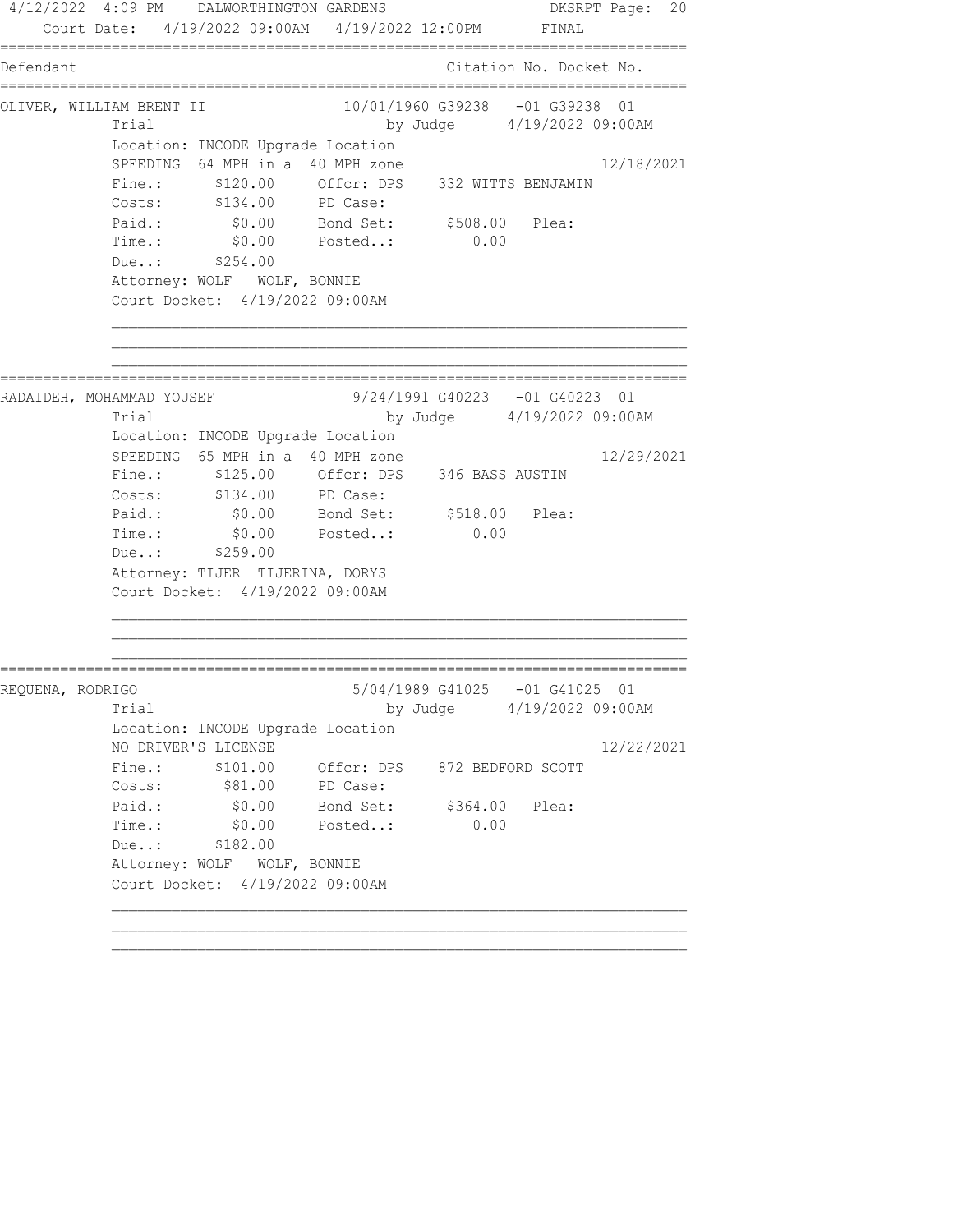4/12/2022 4:09 PM DALWORTHINGTON GARDENS DKSRPT Page: 21 Court Date: 4/19/2022 09:00AM 4/19/2022 12:00PM FINAL ================================================================================ Defendant Citation No. Docket No. ================================================================================ REQUENA, RODRIGO 5/04/1989 G41025 -02 G41025 02 Trial by Judge 4/19/2022 09:00AM Location: INCODE Upgrade Location DISREGARD NO LEFT TURN SIGN 12/22/2021 Fine.:  $$50.00$  Offcr: DPS 872 BEDFORD SCOTT Costs: \$81.00 PD Case: Paid.: \$0.00 Bond Set: \$262.00 Plea: Time.: \$0.00 Posted..: 0.00 Due..: \$131.00 Attorney: WOLF WOLF, BONNIE Court Docket: 4/19/2022 09:00AM ================================================================================ RODRIGUEZ CASTRO, OSWALDO 8/23/1997 G35363 -01 G35363 01 U Show Cause Date by Judge 4/19/2022 09:00AM Location: INCODE Upgrade Location FAIL TO MAINTAIN FINANCIAL RESPONSIBILITY 5/19/2020 Fine.: \$186.00 Offcr: DPS 872 BEDFORD SCOTT Costs: \$131.00 PD Case: Paid.: \$317.00 Bond Set: \$0.00 Plea: NC Time.: \$0.00 Posted..: 714.00 Surety Bond Due..: \$0.00 Bond Posted: ATTY: TIJERINA, DORYS - LAW OF Attorney: TIJER TIJERINA, DORYS Court Docket: 4/19/2022 09:00AM ================================================================================ RODRIGUEZ CASTRO, OSWALDO 8/23/1997 G35363 -02 G35363 02 U Show Cause Date by Judge 4/19/2022 09:00AM Location: INCODE Upgrade Location SPEEDING 56 MPH in a 45 MPH zone 6 19/2020 Fine.:  $$35.00$  Offcr: DPS 872 BEDFORD SCOTT Costs: \$184.00 PD Case:<br>Paid.: \$219.00 Bond Set: Paid.: \$219.00 Bond Set: \$0.00 Plea: NC Time.: \$0.00 Posted..: 478.00 Surety Bond Due..: \$0.00 Bond Posted: ATTY: TIJERINA, DORYS - LAW OF Attorney: TIJER TIJERINA, DORYS Court Docket: 4/19/2022 09:00AM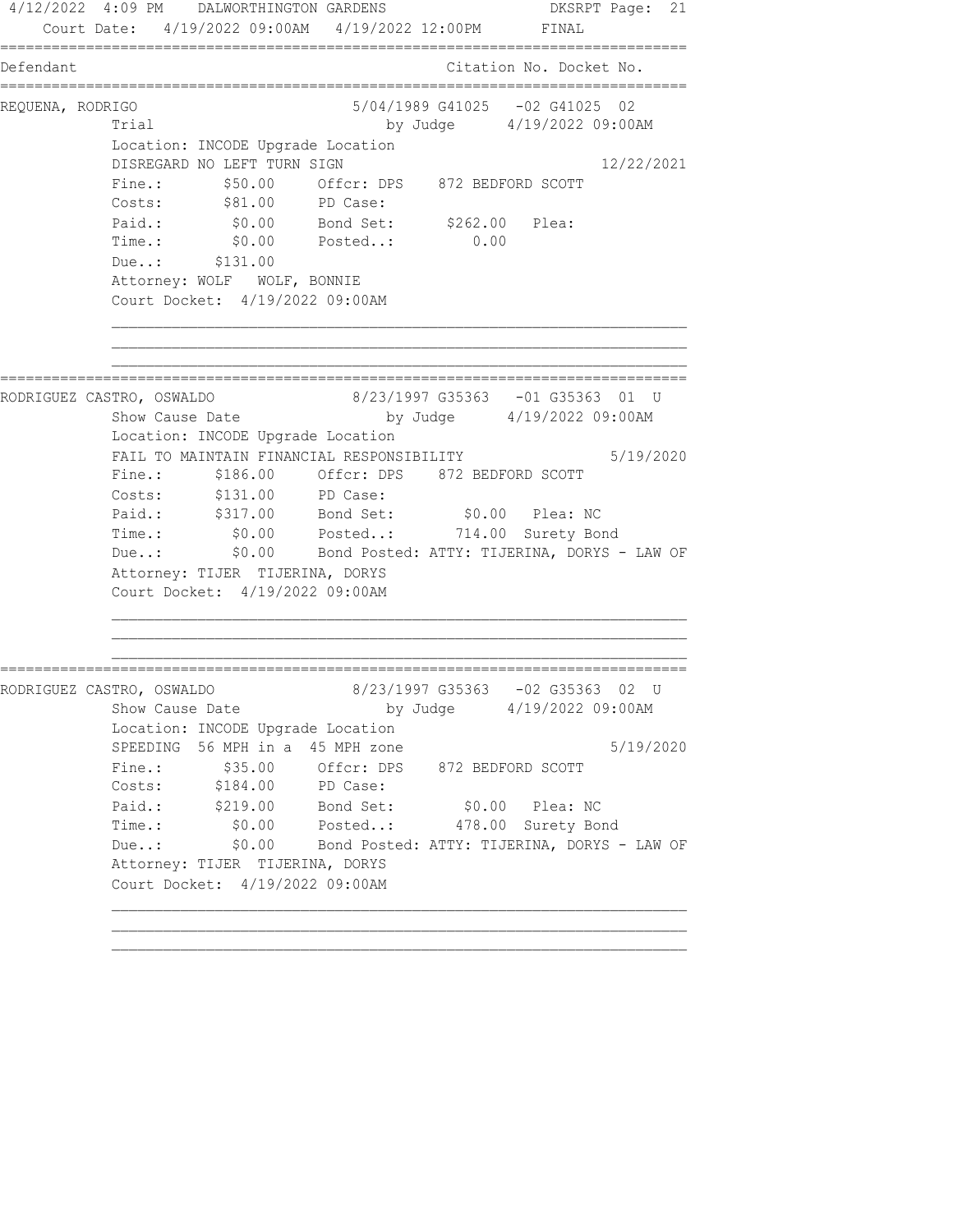4/12/2022 4:09 PM DALWORTHINGTON GARDENS DKSRPT Page: 22 Court Date: 4/19/2022 09:00AM 4/19/2022 12:00PM FINAL ================================================================================ Defendant Citation No. Docket No. ================================================================================ SALAIZ, OSCAR RUBEN 9/03/1979 G40628 -01 G40628 01 Trial by Judge 4/19/2022 09:00AM Location: INCODE Upgrade Location TURNED RIGHT FROM WRONG LANE 2/18/2022 Fine.:  $$73.00$  Offcr: DPS 312 MILLER RYAN Costs: \$134.00 PD Case: Paid.:  $$0.00$  Bond Set:  $$414.00$  Plea: Time.: \$0.00 Posted..: 0.00 Due..: \$207.00 Attorney: No attorney of record Court Docket: 4/19/2022 09:00AM ================================================================================ SAMUEL, TEYONNA LATAYE 5/11/1994 G32056 -01 G32056 01 Trial by Judge 4/19/2022 09:00AM Location: INCODE Upgrade Location SPEEDING 54 MPH in a 40 MPH zone 6/29/2019 Fine.: \$49.90 Offcr: DPS 872 BEDFORD SCOTT Costs: \$254.30 PD Case: Paid.: \$0.00 Bond Set: \$608.40 Plea: NC Time.: \$0.00 Posted..: 660.40 Surety Bond Due..: \$304.20 Bond Posted: ATTY: SCOTT, MARK D - SCOTT, M Attorney: SCOTT SCOTT, MARK D Court Docket: 4/19/2022 09:00AM ================================================================================ SAMUEL, TEYONNA LATAYE 5/11/1994 G32056V -01 G32056V 01 Trial by Judge 4/19/2022 09:00AM Location: INCODE Upgrade Location VIOLATE PROMISE TO APPEAR 7/29/2019 Fine.: \$73.00 Offcr: CT CT6 Ma Sandra Costs: \$254.60 PD Case: Paid.: \$0.00 Bond Set: \$655.20 Plea: NC Time.: \$0.00 Posted..: 707.20 Surety Bond Due..: \$327.60 Bond Posted: ATTY: SCOTT, MARK D - SCOTT, M Attorney: SCOTT SCOTT, MARK D Court Docket: 4/19/2022 09:00AM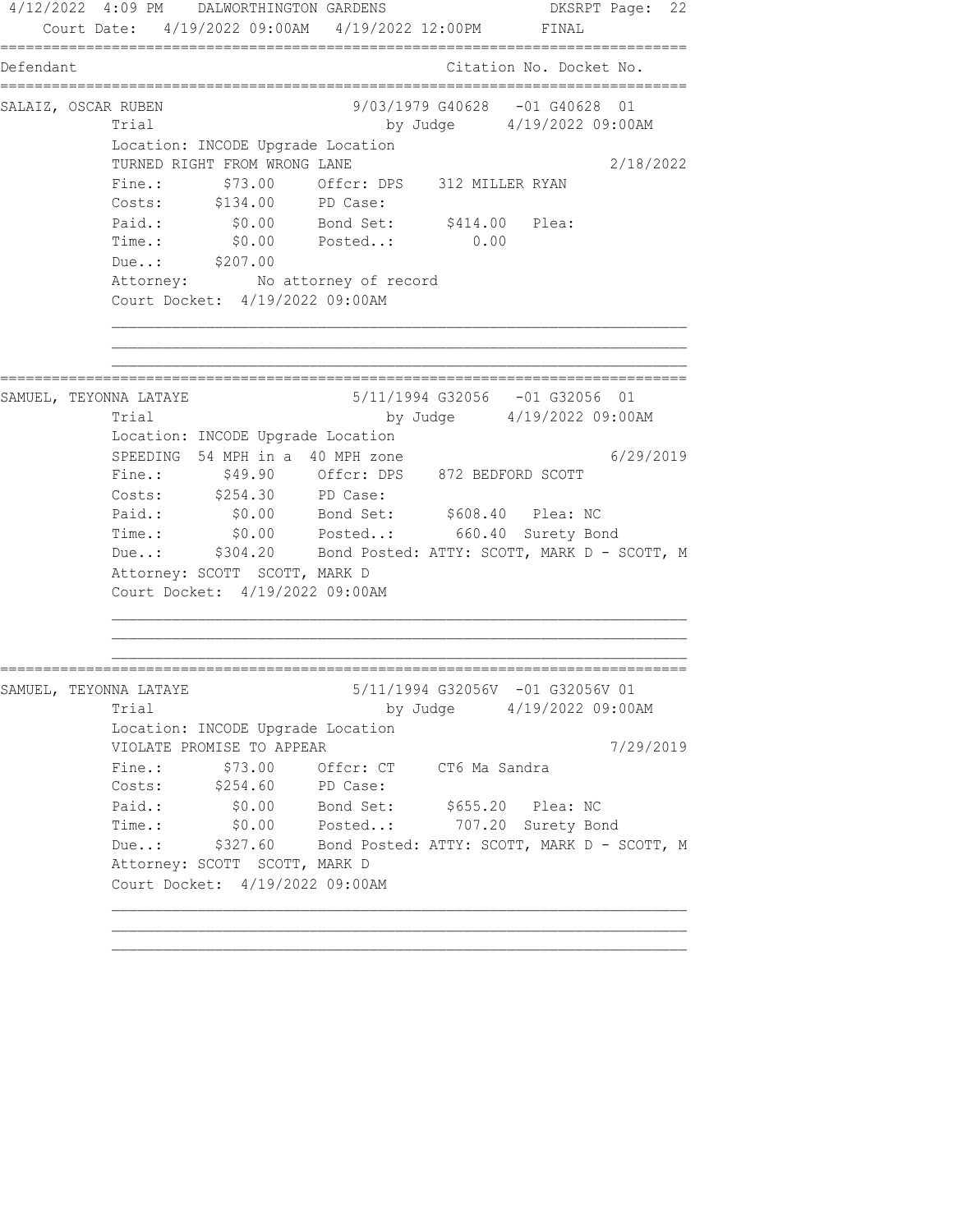4/12/2022 4:09 PM DALWORTHINGTON GARDENS DKSRPT Page: 23 Court Date: 4/19/2022 09:00AM 4/19/2022 12:00PM FINAL ================================================================================ Defendant Citation No. Docket No. ================================================================================ SANCHEZ, DE-SREE NIKITA 6/03/1986 G33137 -01 G33137 01 Trial by Judge 4/19/2022 09:00AM Location: INCODE Upgrade Location DISREGARD STOP SIGN 9/11/2019 Fine.: \$72.90 Offcr: DPS 872 BEDFORD SCOTT Costs: \$174.10 PD Case: Paid.: \$0.00 Bond Set: \$494.00 Plea: NC Time.: \$0.00 Posted..: 998.00 Surety Bond Due..: \$247.00 Bond Posted: ATTY: HORTON, CHASE - LAW OFFI Attorney: HORT HORTON, CHASE Court Docket: 4/19/2022 09:00AM ================================================================================ SANCHEZ, DE-SREE NIKITA 6/03/1986 G33137V -01 G33137V 01 Trial by Judge 4/19/2022 09:00AM Location: INCODE Upgrade Location VIOLATE PROMISE TO APPEAR 10/09/2019 Fine.: \$93.00 Offcr: CT CT6 Ma Sandra Costs: \$169.00 PD Case: Paid.: \$0.00 Bond Set: \$524.00 Plea: NC Time.: \$0.00 Posted..: 1,048.00 Surety Bond Due..: \$262.00 Bond Posted: ATTY: HORTON, CHASE - LAW OFFI Attorney: HORT HORTON, CHASE Court Docket: 4/19/2022 09:00AM ================================================================================ SINGH, MARJORIE JULIANNE 5/19/1987 G32824 -01 G32824 01 Trial by Judge 4/19/2022 09:00AM Location: INCODE Upgrade Location SPEEDING SCHOOL ZONE 28 MPH in a 20 MPH zone 10/22/2019 Fine.:  $$49.90$  Offcr: DPS 872 BEDFORD SCOTT Costs: \$209.10 PD Case: Paid.: \$0.00 Bond Set: \$458.00 Plea: NC Time.: \$30.00 Posted..: 458.00 Surety Bond Due..: \$229.00 Bond Posted: ATTY: SCOTT, MARK D - SCOTT, M Attorney: SCOTT SCOTT, MARK D Court Docket: 4/19/2022 09:00AM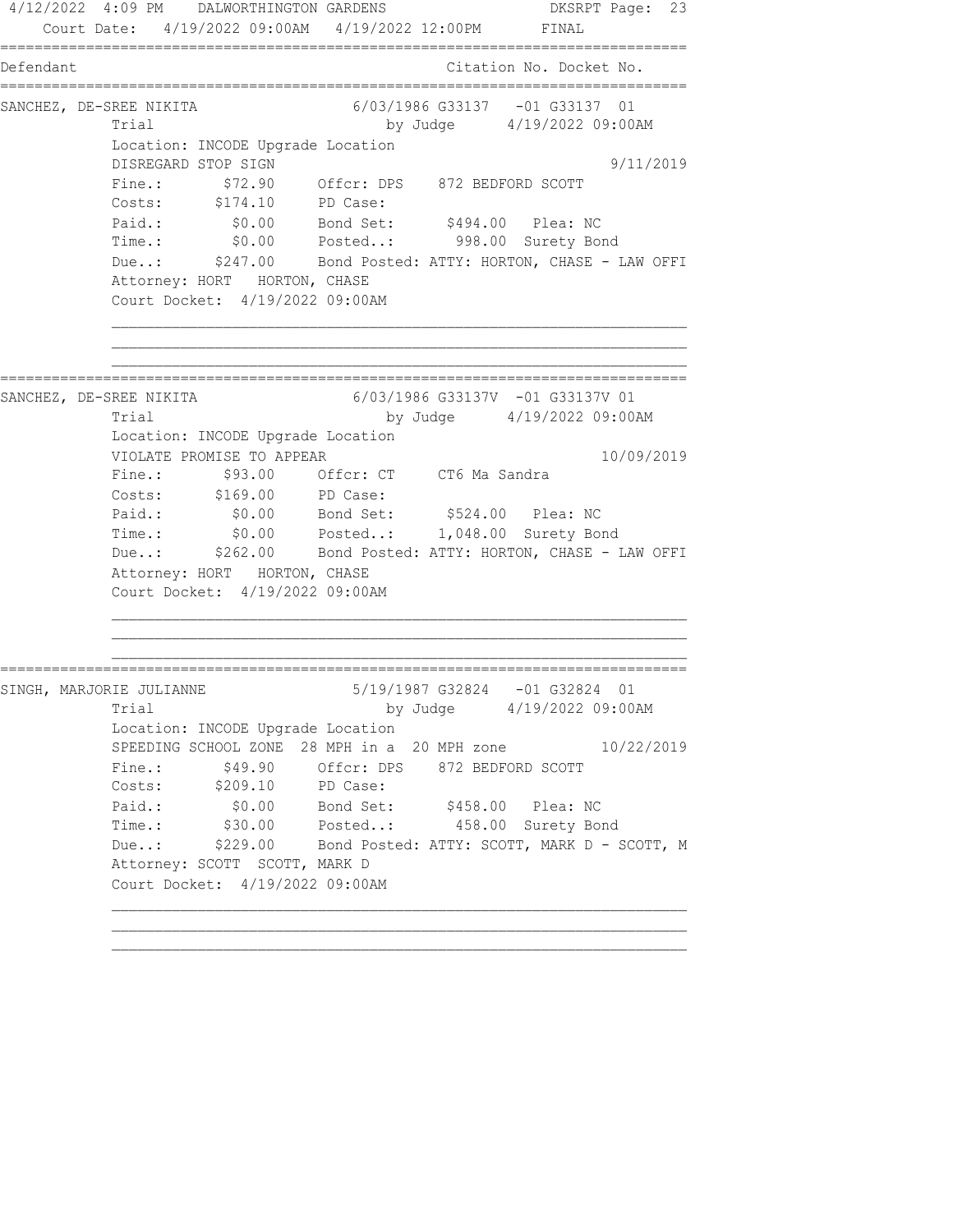4/12/2022 4:09 PM DALWORTHINGTON GARDENS DKSRPT Page: 24 Court Date: 4/19/2022 09:00AM 4/19/2022 12:00PM FINAL ================================================================================ Defendant Citation No. Docket No. ================================================================================ SINGH, MARJORIE JULIANNE 6/19/1987 G36617 -01 G36617 01 Trial by Judge 4/19/2022 09:00AM Location: INCODE Upgrade Location SPEEDING SCHOOL ZONE 27 MPH in a 20 MPH zone 3/11/2021 Fine.:  $$35.00$  Offcr: DPS 312 MILLER RYAN Costs: \$295.20 PD Case: Paid.:  $$0.00$  Bond Set:  $$660.40$  Plea: Time.: \$0.00 Posted..: 10.00 Cash Bond Due..: \$330.20 Bond Posted: Defendant Attorney: GRAHA GRAHAM, PETER J Court Docket: 4/19/2022 09:00AM ================================================================================ SMITH, VIVIANE 1/29/1989 G19517 -01 G19517 01 Trial by Judge 4/19/2022 09:00AM Location: INCODE Upgrade Location DISPLAY EXPIRED REGISTRATION 1/09/2016 Fine.:  $$51.00$  Offcr: DPS 873 ROTERT JOHN Costs: \$211.60 PD Case: Paid.: \$0.00 Bond Set: \$525.20 Plea: Time.: \$0.00 Posted..: 525.20 Surety Bond Due..: \$262.60 Bond Posted: ATTY: CARTER, VIRGINIA A - VIR Attorney: CART CARTER, VIRGINIA A Court Docket: 4/19/2022 09:00AM ================================================================================ SMITH, VIVIANE 1/29/1989 G19517 -02 G19517 02 Trial by Judge 4/19/2022 09:00AM Location: INCODE Upgrade Location FAIL TO DISPLAY DRIVER'S LICENSE 1/09/2016 Fine.:  $$96.00$  Offcr: DPS 873 ROTERT JOHN Costs: \$225.10 PD Case: Paid.:  $$0.00$  Bond Set:  $$642.20$  Plea: Time.: \$0.00 Posted..: 642.20 Surety Bond Due..: \$321.10 Bond Posted: ATTY: CARTER, VIRGINIA A - VIR Attorney: CART CARTER, VIRGINIA A Court Docket: 4/19/2022 09:00AM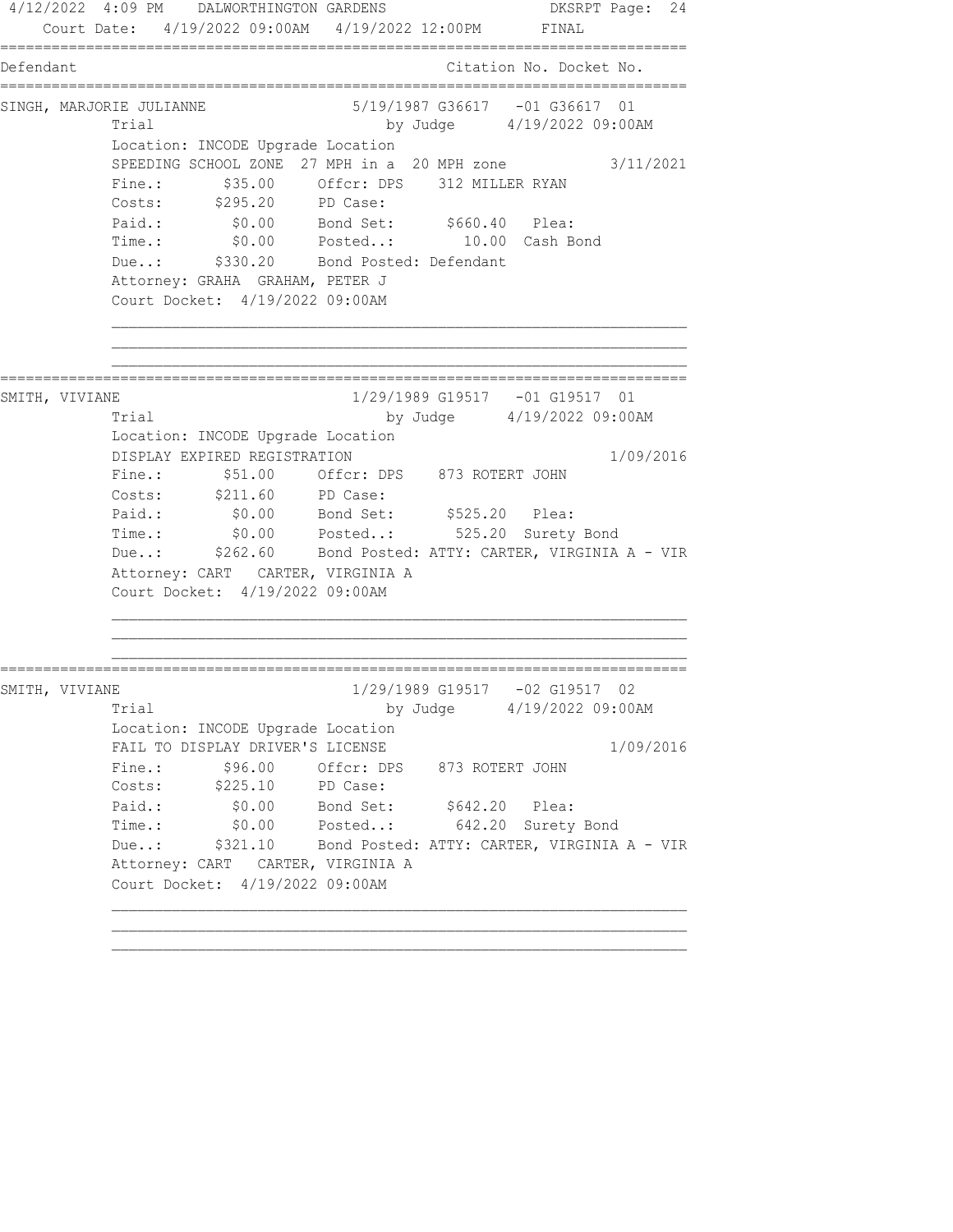4/12/2022 4:09 PM DALWORTHINGTON GARDENS DKSRPT Page: 25 Court Date: 4/19/2022 09:00AM 4/19/2022 12:00PM FINAL ================================================================================ Defendant Citation No. Docket No. ================================================================================ SMITH, VIVIANE 1/29/1989 G19517 -03 G19517 03 Trial by Judge 4/19/2022 09:00AM Location: INCODE Upgrade Location SPEEDING 66 MPH in a 45 MPH zone 1/09/2016 Fine.:  $$104.90$  Offcr: DPS 873 ROTERT JOHN Costs: \$270.80 PD Case: Paid.: \$0.00 Bond Set: \$751.40 Plea: Time.: \$0.00 Posted..: 751.40 Surety Bond Due..: \$375.70 Bond Posted: ATTY: CARTER, VIRGINIA A - VIR Attorney: CART CARTER, VIRGINIA A Court Docket: 4/19/2022 09:00AM ================================================================================ SMITH, VIVIANE 2008 1/29/1989 G19517F -01 G19517F 01 Trial by Judge 4/19/2022 09:00AM Location: INCODE Upgrade Location FAILURE TO APPEAR 2/08/2016 Fine.: \$126.00 Offcr: CT CT6 Ma Sandra Costs:  $\frac{227.60}{227.60}$  PD Case: Paid.: \$0.00 Bond Set: \$707.20 Plea: Time.: \$0.00 Posted..: 707.20 Surety Bond Due..: \$353.60 Bond Posted: ATTY: CARTER, VIRGINIA A - VIR Attorney: CART CARTER, VIRGINIA A Court Docket: 4/19/2022 09:00AM ================================================================================ SMITH, VIVIANE 1/29/1989 G19517F -02 G19517F 02 Trial by Judge 4/19/2022 09:00AM Location: INCODE Upgrade Location FAILURE TO APPEAR 2/08/2016 Fine.: \$126.00 Offcr: CT CT6 Ma Sandra Costs: \$227.60 PD Case: Paid.: \$0.00 Bond Set: \$707.20 Plea: Time.: \$0.00 Posted..: 707.20 Surety Bond Due..: \$353.60 Bond Posted: ATTY: CARTER, VIRGINIA A - VIR Attorney: CART CARTER, VIRGINIA A Court Docket: 4/19/2022 09:00AM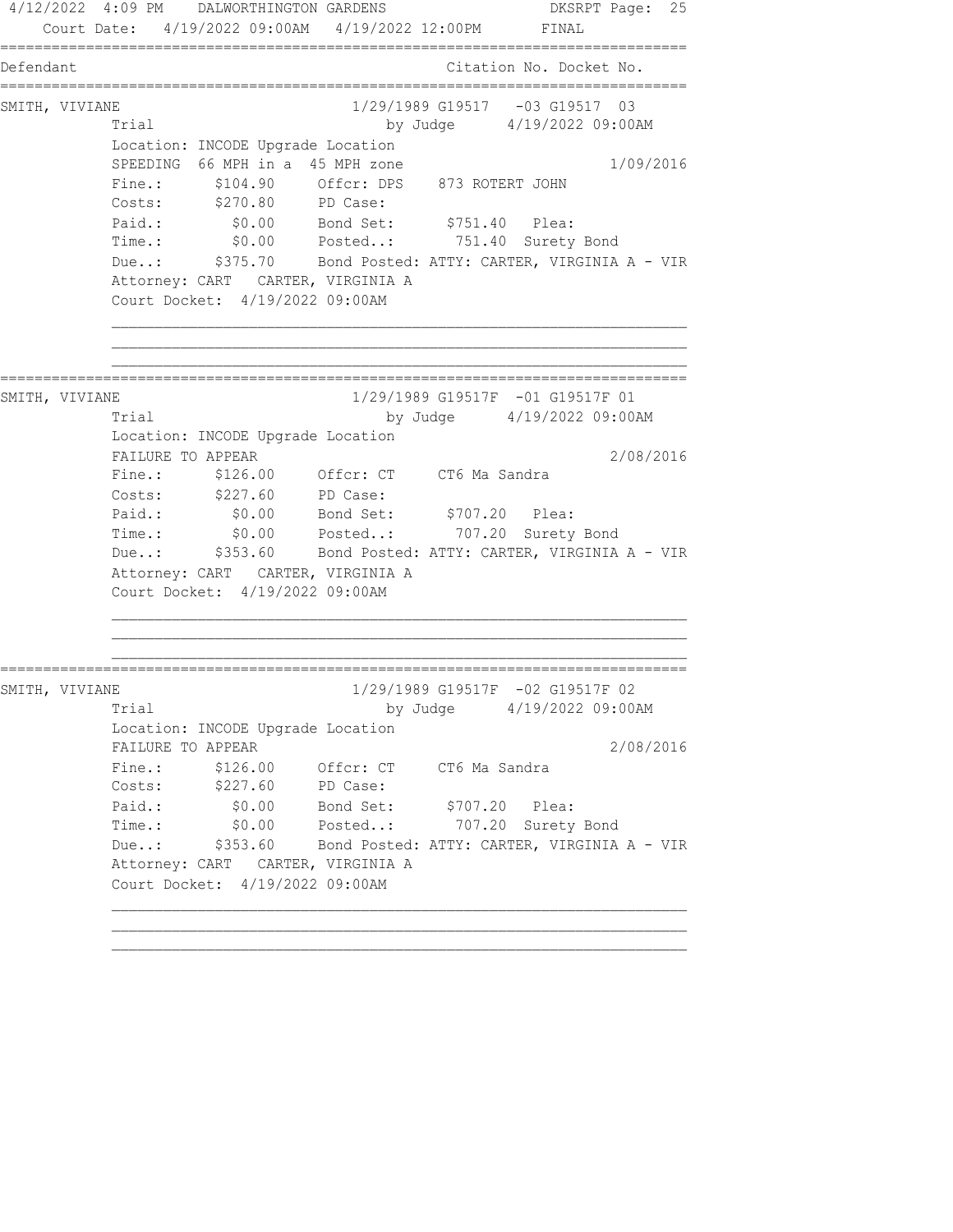4/12/2022 4:09 PM DALWORTHINGTON GARDENS DKSRPT Page: 26 Court Date: 4/19/2022 09:00AM 4/19/2022 12:00PM FINAL ================================================================================ Defendant Citation No. Docket No. ================================================================================ SMITH, VIVIANE 1/29/1989 G19517V -03 G19517V 03 Trial by Judge 4/19/2022 09:00AM Location: INCODE Upgrade Location VIOLATE PROMISE TO APPEAR 2/08/2016 Fine.:  $$93.00$  Offcr: CT CT6 Ma Sandra Costs: \$260.60 PD Case: Paid.: \$0.00 Bond Set: \$707.20 Plea: Time.: \$0.00 Posted..: 707.20 Surety Bond Due..: \$353.60 Bond Posted: ATTY: CARTER, VIRGINIA A - VIR Attorney: CART CARTER, VIRGINIA A Court Docket: 4/19/2022 09:00AM ================================================================================ TORRES, RAMON ALEXIS 9/27/1989 136856 -02 136856 02 Trial by Judge 4/19/2022 09:00AM Location: INCODE Upgrade Location DRIVING WHILE LICENSE INVALID 7/19/2015 Fine.: \$196.00 Offcr: DPS 885 JEFFREY SCOTT Costs: \$264.10 PD Case: Paid.: \$330.00 Bond Set: \$260.20 Plea: NC Time.: \$0.00 Posted..: 980.20 Surety Bond Due..: \$130.10 Bond Posted: ATTY: WOLF, BONNIE - LAW OFFIC Attorney: WOLF WOLF, BONNIE Court Docket: 4/19/2022 09:00AM ================================================================================ TORRES, RAMON ALEXIS 9/27/1989 136856F -01 136856F 01 Trial by Judge 4/19/2022 09:00AM Location: INCODE Upgrade Location FAILURE TO APPEAR 8/17/2015 Fine.: \$252.00 Offcr: CT CT6 Ma Sandra Costs: \$227.60 PD Case: Paid.: \$30.00 Bond Set: \$899.20 Plea: NC Time.: \$0.00 Posted..: 707.20 Surety Bond Due..: \$449.60 Bond Posted: ATTY: WOLF, BONNIE - LAW OFFIC Attorney: WOLF WOLF, BONNIE Court Docket: 4/19/2022 09:00AM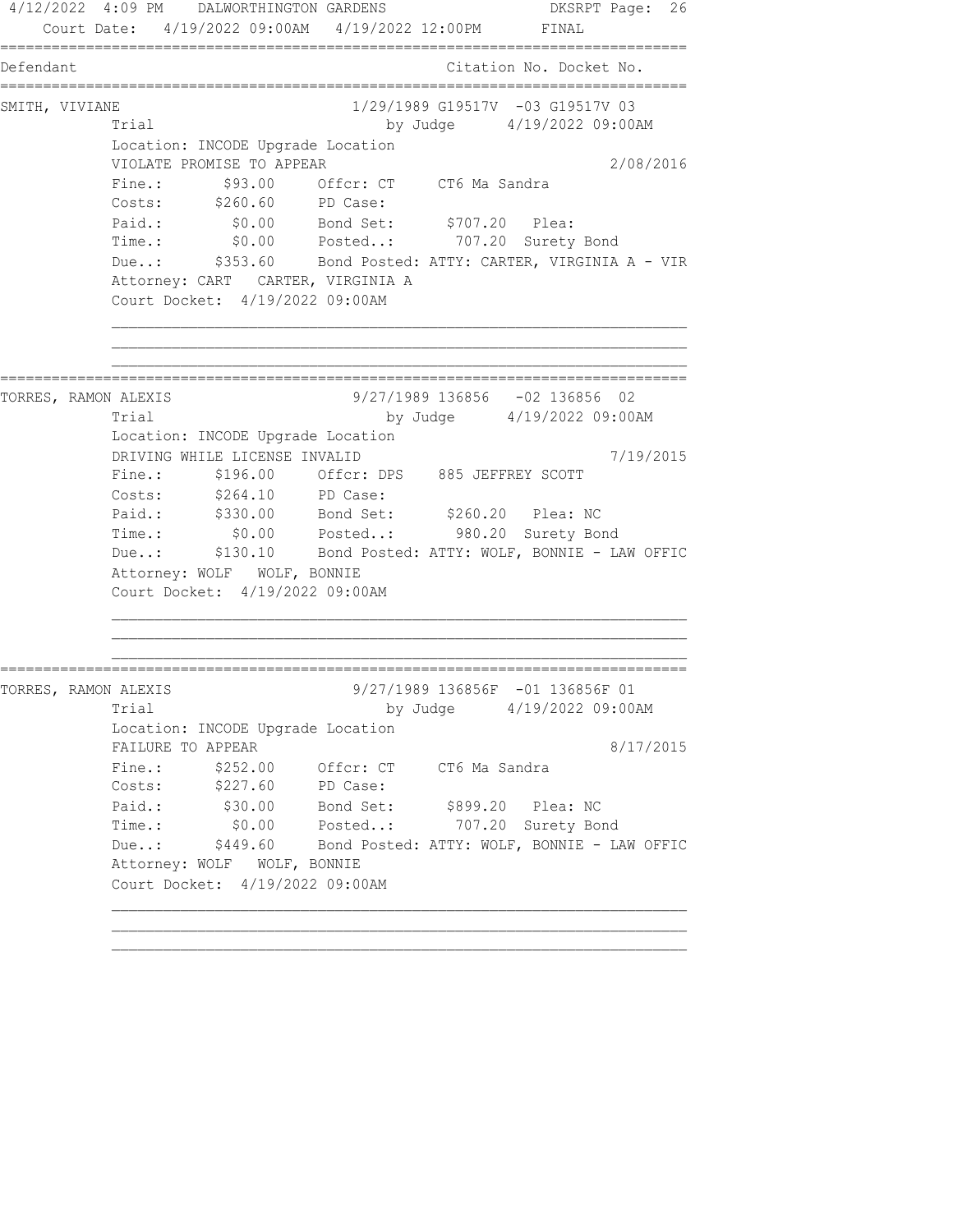4/12/2022 4:09 PM DALWORTHINGTON GARDENS DKSRPT Page: 27 Court Date: 4/19/2022 09:00AM 4/19/2022 12:00PM FINAL ================================================================================ Defendant Citation No. Docket No. ================================================================================ TORRES, RAMON ALEXIS 9/27/1989 136856F -02 136856F 02 Trial by Judge 4/19/2022 09:00AM Location: INCODE Upgrade Location FAILURE TO APPEAR 8/17/2015 Fine.: \$126.00 Offcr: CT CT6 Ma Sandra Costs: \$227.60 PD Case: Paid.: \$30.00 Bond Set: \$647.20 Plea: NC Time.: \$0.00 Posted..: 707.20 Surety Bond Due..: \$323.60 Bond Posted: ATTY: WOLF, BONNIE - LAW OFFIC Attorney: WOLF WOLF, BONNIE Court Docket: 4/19/2022 09:00AM ================================================================================ TURNER, PATRICK REID 11/14/2003 G40193 -01 G40193 01 M Trial by Judge 4/19/2022 09:00AM Location: INCODE Upgrade Location SPEEDING 65 MPH in a 40 MPH zone 12/09/2021 Fine.: \$125.00 Offcr: DPS 332 WITTS BENJAMIN Costs: \$134.00 PD Case: Paid.: \$0.00 Bond Set: \$518.00 Plea: Paid.: \$0.00 Bond Set: \$518.00 Plea:<br>Time.: \$0.00 Posted..: 0.00 Due..: \$259.00 Attorney: CART CARTER, VIRGINIA A Court Docket: 4/19/2022 09:00AM ================================================================================ TURNER, PATRICK REID 11/14/2003 G40193 -02 G40193 02 M Trial by Judge  $4/19/2022$  09:00AM Location: INCODE Upgrade Location NO REGISTRATION 12/09/2021 Fine.:  $$51.00$  Offcr: DPS 332 WITTS BENJAMIN Costs:  $$81.00$  PD Case: Paid.: \$0.00 Bond Set: \$264.00 Plea: Time.:  $$0.00$  Posted..: 0.00 Due..: \$132.00 Attorney: CART CARTER, VIRGINIA A Court Docket: 4/19/2022 09:00AM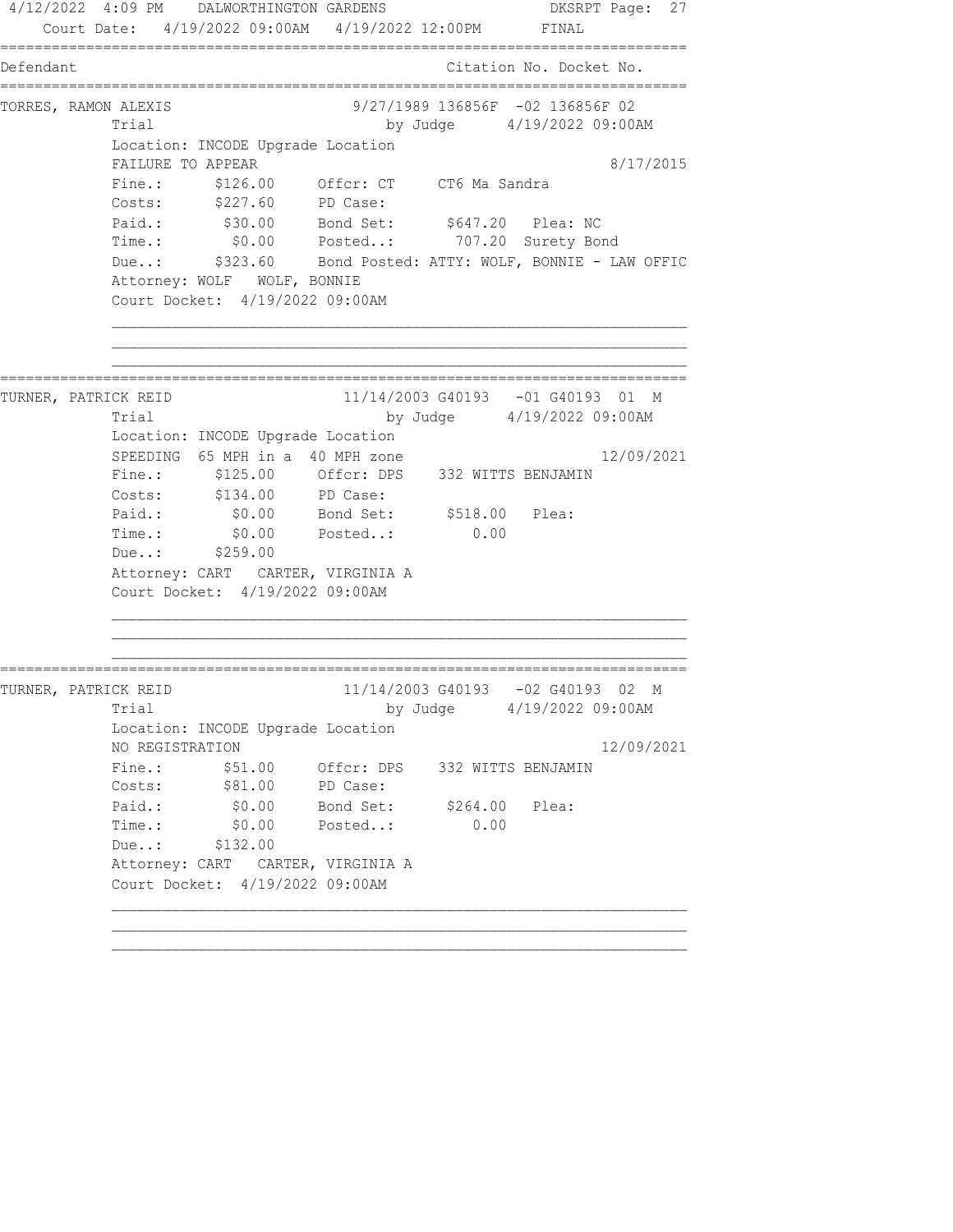4/12/2022 4:09 PM DALWORTHINGTON GARDENS DKSRPT Page: 28 Court Date: 4/19/2022 09:00AM 4/19/2022 12:00PM FINAL ================================================================================ Defendant Citation No. Docket No. ================================================================================ WEBB, DAJUAN TERRELL 6/01/1996 G31511 -01 G31511 01 U Trial by Judge 4/19/2022 09:00AM Location: INCODE Upgrade Location SPEEDING 55 MPH in a 40 MPH zone 2/23/2019 Fine.:  $$74.90$  Offcr: DPS 332 WITTS BENJAMIN Costs: \$261.80 PD Case: Paid.:  $$0.00$  Bond Set:  $$673.40$  Plea: Time.: \$0.00 Posted..: 763.40 Surety Bond Due..: \$336.70 Bond Posted: ATTY: WOLF, BONNIE - LAW OFFIC Attorney: WOLF WOLF, BONNIE Court Docket: 4/19/2022 09:00AM ================================================================================ WEBB, DAJUAN TERRELL 6/01/1996 G31511 -02 G31511 02 U Trial by Judge 4/19/2022 09:00AM Location: INCODE Upgrade Location DRIVING WHILE LICENSE INVALID 2/23/2019 Fine.: \$226.00 Offcr: DPS 332 WITTS BENJAMIN Costs: \$264.10 PD Case: Paid.: \$0.00 Bond Set: \$980.20 Plea: Time.: \$0.00 Posted..: 1,010.20 Surety Bond Due..: \$490.10 Bond Posted: ATTY: WOLF, BONNIE - LAW OFFIC Attorney: WOLF WOLF, BONNIE Court Docket: 4/19/2022 09:00AM ================================================================================ WEBB, DAJUAN TERRELL 6/01/1996 G31511 -03 G31511 03 U Trial by Judge  $4/19/2022$  09:00AM Location: INCODE Upgrade Location FAIL TO MAINTAIN FINANCIAL RESPONSIBLITY 3RD  $2/23/2019$ Fine.:  $$476.00$  Offcr: DPS 332 WITTS BENJAMIN Costs: \$339.10 PD Case: Paid.: \$0.00 Bond Set: \$1,630.20 Plea: Time.: \$0.00 Posted..: 1,660.20 Surety Bond Due..: \$815.10 Bond Posted: ATTY: WOLF, BONNIE - LAW OFFIC Attorney: WOLF WOLF, BONNIE Court Docket: 4/19/2022 09:00AM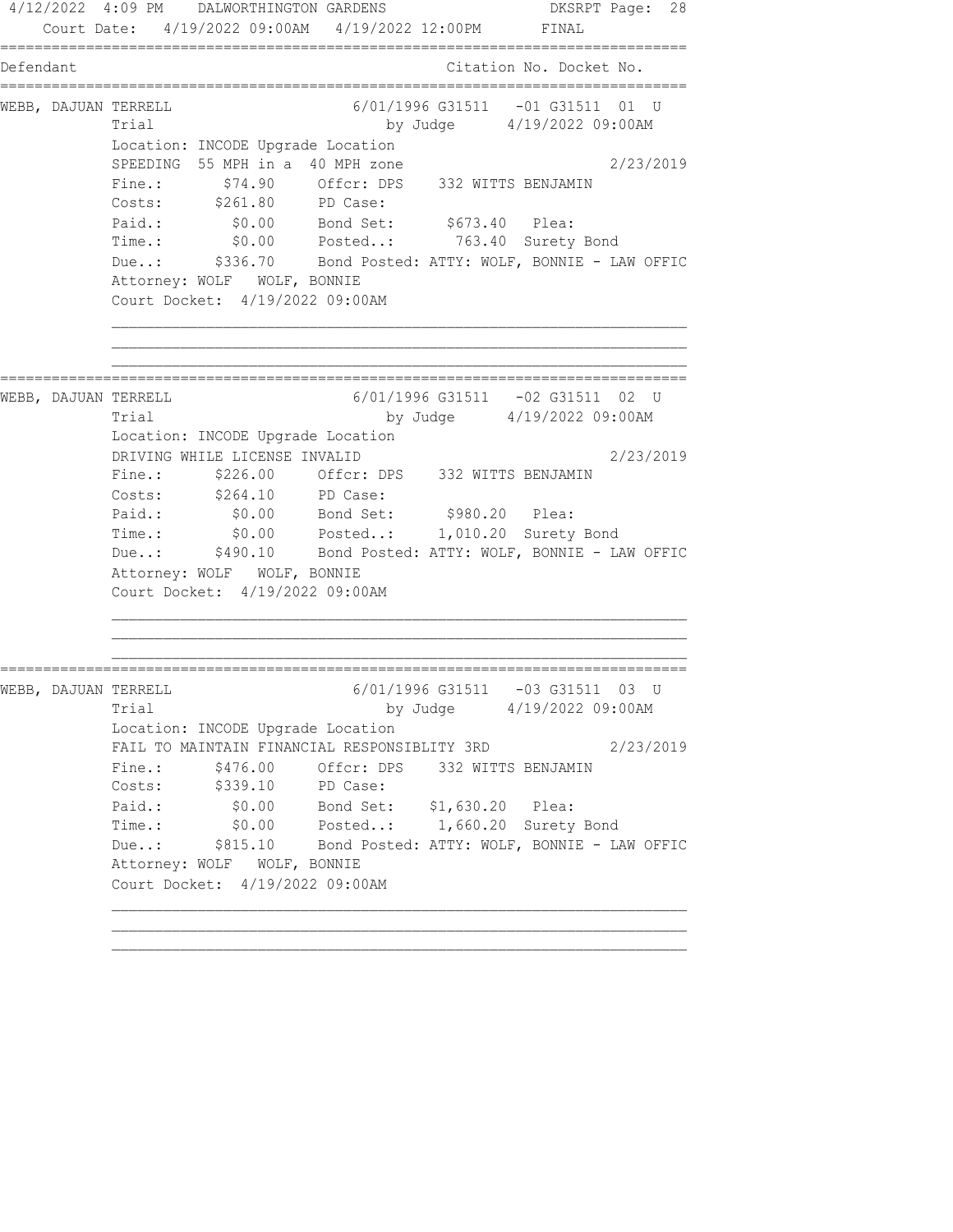4/12/2022 4:09 PM DALWORTHINGTON GARDENS DKSRPT Page: 29 Court Date: 4/19/2022 09:00AM 4/19/2022 12:00PM FINAL ================================================================================ Defendant Citation No. Docket No. ================================================================================ WEBB, DAJUAN TERRELL 6/01/1996 G31820 -01 G31820 01 U Trial by Judge 4/19/2022 09:00AM Location: INCODE Upgrade Location NO REGISTRATION 5/22/2019 Fine.: \$51.00 Offcr: DPS 872 BEDFORD SCOTT Costs: \$211.60 PD Case: Paid.: \$0.00 Bond Set: \$525.20 Plea: Time.: \$0.00 Posted..: 555.20 Surety Bond Due..: \$262.60 Bond Posted: ATTY: WOLF, BONNIE - LAW OFFIC Attorney: WOLF WOLF, BONNIE Court Docket: 4/19/2022 09:00AM ================================================================================ WEBB, DAJUAN TERRELL 6/01/1996 G31511V -01 G31511V 01 U Trial by Judge 4/19/2022 09:00AM Location: INCODE Upgrade Location VIOLATE PROMISE TO APPEAR 3/25/2019 Fine.: \$93.00 Offcr: CT CT6 Ma Sandra Costs: \$260.60 PD Case: Paid.: \$0.00 Bond Set: \$707.20 Plea: Time.: \$0.00 Posted..: 737.20 Surety Bond Due..: \$353.60 Bond Posted: ATTY: WOLF, BONNIE - LAW OFFIC Attorney: WOLF WOLF, BONNIE Court Docket: 4/19/2022 09:00AM ================================================================================ WEBB, DAJUAN TERRELL 6/01/1996 G31511F -02 G31511F 02 U Trial by Judge  $4/19/2022$  09:00AM Location: INCODE Upgrade Location FAILURE TO APPEAR 3/25/2019 Fine.: \$126.00 Offcr: CT CT6 Ma Sandra Costs: \$227.60 PD Case: Paid.: \$0.00 Bond Set: \$707.20 Plea: Time.: \$0.00 Posted..: 737.20 Surety Bond Due..: \$353.60 Bond Posted: ATTY: WOLF, BONNIE - LAW OFFIC Attorney: WOLF WOLF, BONNIE Court Docket: 4/19/2022 09:00AM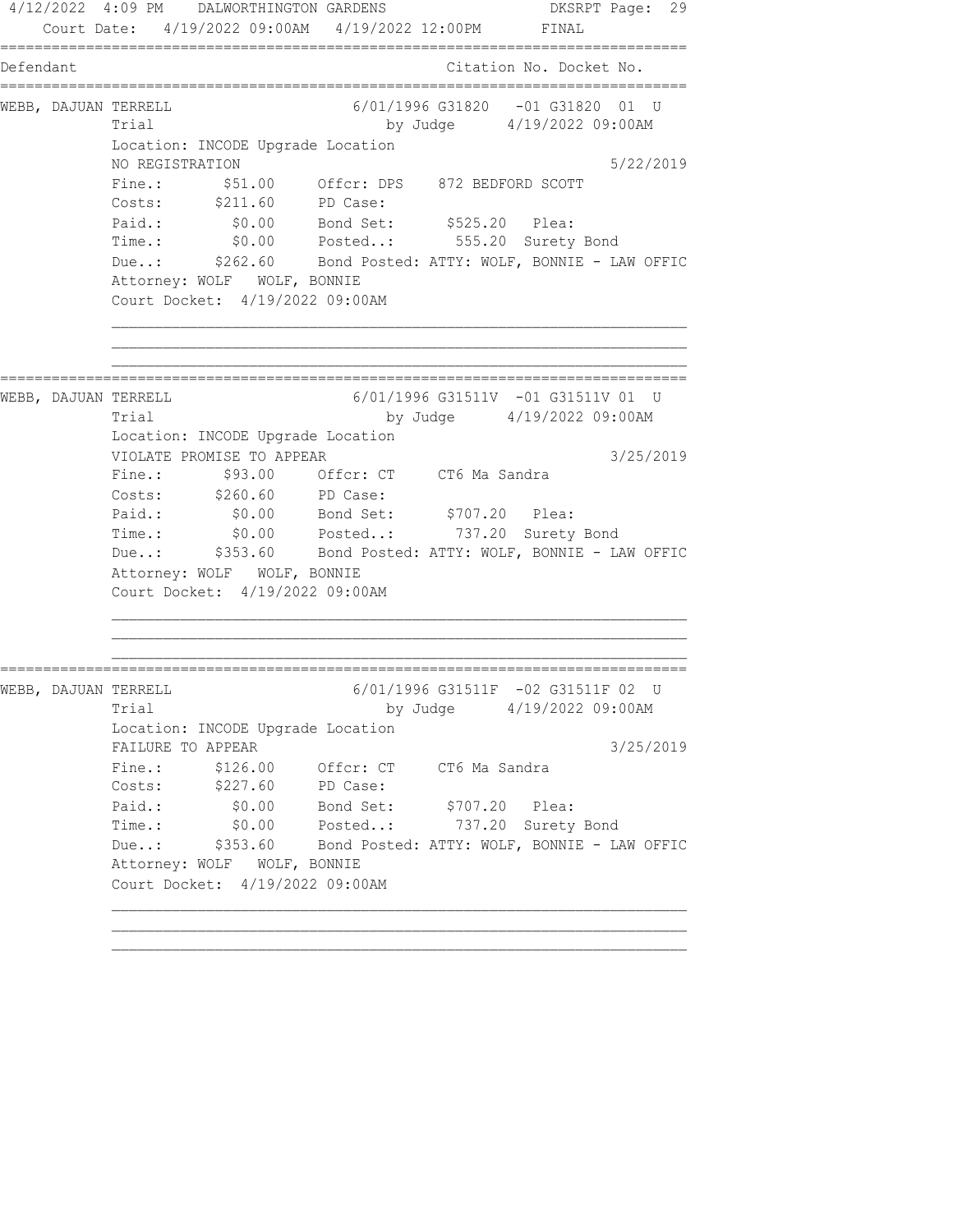4/12/2022 4:09 PM DALWORTHINGTON GARDENS DKSRPT Page: 30 Court Date: 4/19/2022 09:00AM 4/19/2022 12:00PM FINAL ================================================================================ Defendant Citation No. Docket No. ================================================================================ WEBB, DAJUAN TERRELL 6/01/1996 G31820F -01 G31820F 01 U Trial by Judge 4/19/2022 09:00AM Location: INCODE Upgrade Location FAILURE TO APPEAR 6/19/2019 Fine.: \$126.00 Offcr: CT CT6 Ma Sandra Costs: \$227.60 PD Case: Paid.: \$0.00 Bond Set: \$707.20 Plea: Time.: \$0.00 Posted..: 737.20 Surety Bond Due..: \$353.60 Bond Posted: ATTY: WOLF, BONNIE - LAW OFFIC Attorney: WOLF WOLF, BONNIE Court Docket: 4/19/2022 09:00AM ================================================================================ WHEELOCK, CEDRIC MARSHALL 8/26/1980 G40596 -01 G40596 01 Trial by Judge 4/19/2022 09:00AM Location: INCODE Upgrade Location DISPLAY EXPIRED REGISTRATION 1/04/2022 Fine.: \$51.00 Offcr: DPS 346 BASS AUSTIN Costs:  $$81.00$  PD Case: Paid.: \$0.00 Bond Set: \$264.00 Plea: raiu..  $\frac{30.00}{204.00}$  Bond Set.  $\frac{3264.00}{204.00}$ <br>Time.: \$0.00 Posted..: 0.00 Due..: \$132.00 Attorney: LACY LACY, TIMOTHY JR Court Docket: 4/19/2022 09:00AM ================================================================================ WILLIAMS, SHANIECE SHAUNTA 11/18/1993 G18195 -01 G18195 01 U Trial by Judge 4/19/2022 09:00AM Location: INCODE Upgrade Location SPEEDING 56 MPH in a 40 MPH zone  $3/06/2016$ Fine.:  $$79.90$  Offcr: DPS 322 BULLARD ADAM Costs: \$257.30 PD Case: Paid.: \$175.00 Bond Set: \$324.40 Plea: NC Time.: \$0.00 Posted..: 686.40 Surety Bond Due..: \$162.20 Bond Posted: ATTY: HORTON, CHASE - LAW OFFI Attorney: HORT HORTON, CHASE Court Docket: 4/19/2022 09:00AM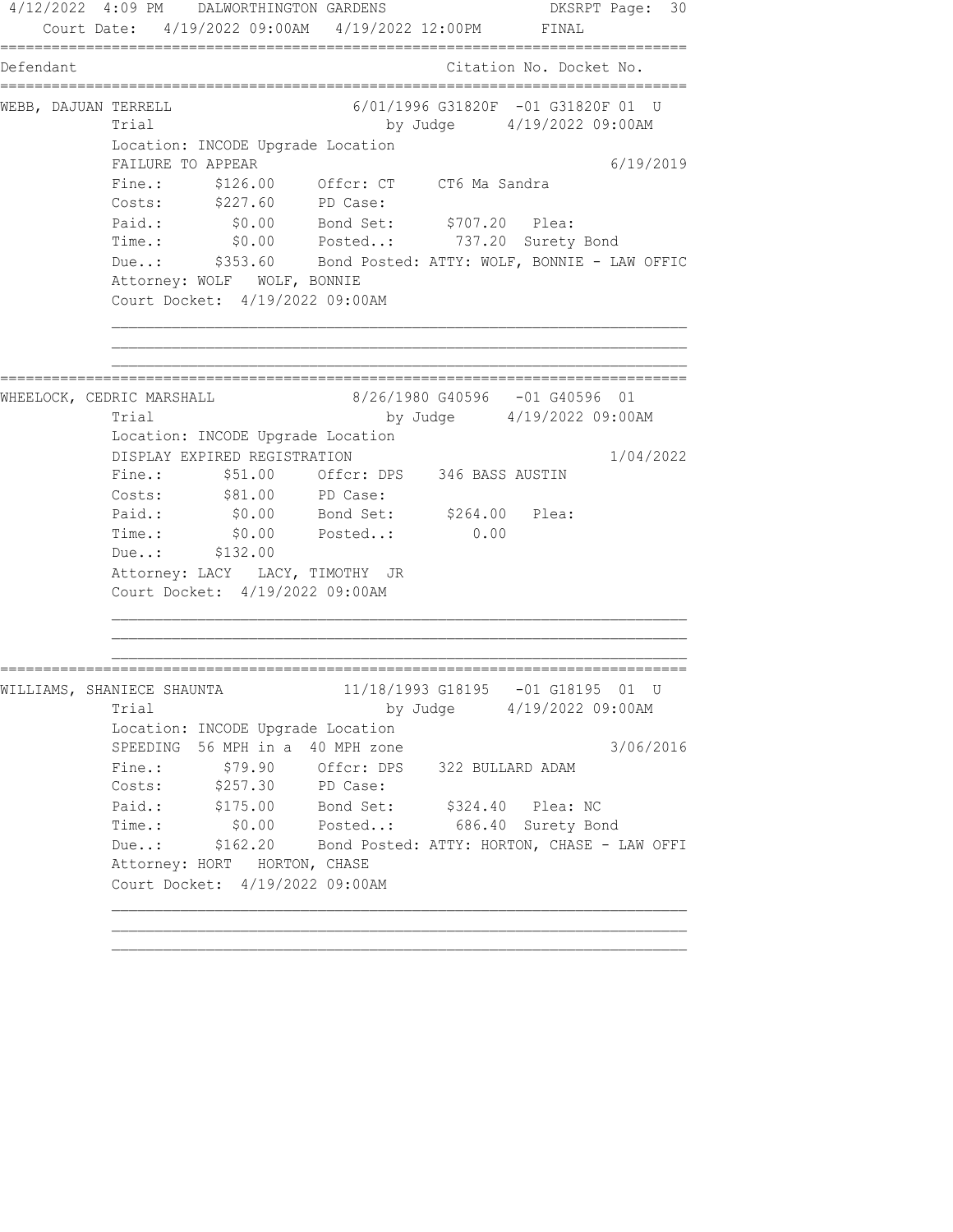4/12/2022 4:09 PM DALWORTHINGTON GARDENS DKSRPT Page: 31 Court Date: 4/19/2022 09:00AM 4/19/2022 12:00PM FINAL ================================================================================ Defendant Citation No. Docket No. ================================================================================ WILLIAMS, SHANIECE SHAUNTA 11/18/1993 G18195V -01 G18195V 01 U Trial by Judge 4/19/2022 09:00AM Location: INCODE Upgrade Location VIOLATE PROMISE TO APPEAR 4/04/2016 Fine.:  $$93.00$  Offcr: CT CT6 Ma Sandra Costs: \$251.60 PD Case: Paid.: \$30.00 Bond Set: \$629.20 Plea: NC Time.: \$0.00 Posted..: 707.20 Surety Bond Due..: \$314.60 Bond Posted: ATTY: HORTON, CHASE - LAW OFFI Attorney: HORT HORTON, CHASE Court Docket: 4/19/2022 09:00AM ================================================================================ WILLIAMS, STEVE MCDOWELL II  $4/09/1993$  G33176 -01 G33176 01 Trial by Judge 4/19/2022 09:00AM Location: INCODE Upgrade Location FAIL TO MAINTAIN FINANCIAL RESPONSIBILITY 9/17/2019 Fine.: \$196.00 Offcr: DPS 337 LUU FOX Costs: \$229.10 PD Case: Paid.: \$0.00 Bond Set: \$850.20 Plea: NC Time.: \$0.00 Posted..: 1,028.00 Surety Bond Due..: \$425.10 Bond Posted: ATTY: TRAYNOR, MARC JOSEPH - T Attorney: TRAYN TRAYNOR, MARC JOSEPH Court Docket: 4/19/2022 09:00AM ================================================================================ WILLIAMS, STEVE MCDOWELL II  $4/09/1993$  G33176F -01 G33176F 01 Trial by Judge  $4/19/2022$  09:00AM Location: INCODE Upgrade Location FAILURE TO APPEAR 10/15/2019 Fine.:  $$50.00$  Offcr: CT CT6 Ma Sandra Costs: \$178.80 PD Case: Paid.: \$0.00 Bond Set: \$457.60 Plea: NC Time.: \$0.00 Posted..: 1,008.00 Surety Bond Due..: \$228.80 Bond Posted: ATTY: TRAYNOR, MARC JOSEPH - T Attorney: TRAYN TRAYNOR, MARC JOSEPH Court Docket: 4/19/2022 09:00AM